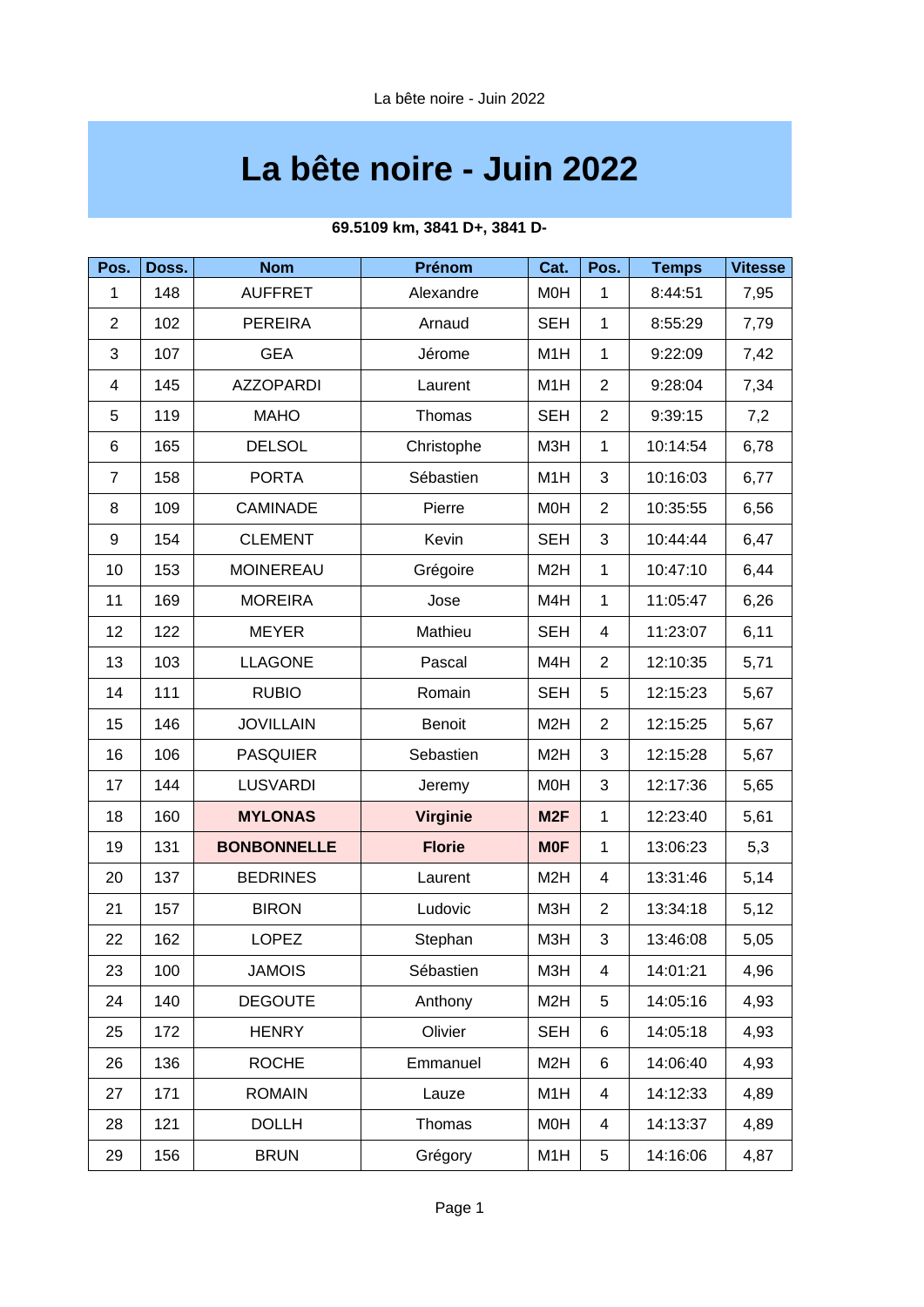| 30 | 113 | <b>HALBAUT</b>   | Arthur          | <b>SEH</b>       | $\overline{7}$ | 14:23:03 | 4,83           |
|----|-----|------------------|-----------------|------------------|----------------|----------|----------------|
| 31 | 117 | <b>HALBAUT</b>   | Stephane        | M4H              | 3              | 14:23:05 | 4,83           |
| 32 | 151 | DE CORNELISSEN   | Philippe        | M4H              | $\overline{4}$ | 14:27:25 | 4,81           |
| 33 | 133 | <b>VILA</b>      | <b>Krystel</b>  | <b>MOF</b>       | $\overline{2}$ | 14:35:17 | 4,76           |
| 34 | 152 | <b>ANTHONY</b>   | <b>Torres</b>   | M1H              | 6              | 14:38:17 | 4,75           |
| 35 | 150 | <b>BASILIO</b>   | Jean marie      | M4H              | 5              | 14:45:38 | 4,71           |
| 36 | 120 | <b>BERTIN</b>    | Alexis          | <b>SEH</b>       | 8              | 14:59:00 | 4,64           |
| 37 | 164 | <b>LEBON</b>     | Jimmy           | M <sub>2</sub> H | $\overline{7}$ | 15:12:09 | 4,57           |
| 38 | 141 | <b>CABIRON</b>   | Mikaél          | <b>MOH</b>       | 5              | 15:12:41 | 4,57           |
| 39 | 138 | <b>MORENO</b>    | <b>Nicolas</b>  | M1H              | $\overline{7}$ | 15:12:43 | 4,57           |
| 40 | 161 | <b>PALETTA</b>   | Gabriel         | M <sub>2</sub> H | 8              | 15:22:49 | 4,52           |
| 41 | 173 | <b>DECOMBE</b>   | Mathieu         | M0H              | 6              | 15:35:25 | 4,46           |
| 42 | 134 | <b>GUERRERO</b>  | Julien          | M1H              | 8              | 15:40:20 | 4,44           |
| 43 | 118 | <b>BOUSQUET</b>  | Arnaud          | M0H              | $\overline{7}$ | 15:50:01 | 4,39           |
| 44 | 112 | <b>RICHE</b>     | David           | M1H              | 9              | 16:02:30 | 4,33           |
| 45 | 168 | <b>CIANCIO</b>   | Guillaume       | M1H              | 10             | 16:09:51 | 4,3            |
| 46 | 147 | <b>FONCILLAS</b> | Alain           | M3H              | 5              | 16:19:35 | 4,26           |
| 47 | 125 | <b>SABATIER</b>  | Jean-pascal     | M4H              | 6              | 16:38:52 | 4,18           |
| 48 | 123 | <b>PUIG</b>      | Yann            | M <sub>2</sub> H | 9              | 16:47:14 | 4,14           |
| 49 | 101 | <b>SALINAS</b>   | Lydia           | M <sub>2F</sub>  | $\overline{c}$ | 16:47:16 | 4,14           |
| 50 | 149 | <b>ROBERT</b>    | Wilfrid         | M3H              | 6              | 16:52:41 | 4,12           |
| 51 | 116 | <b>SINGAINY</b>  | Stéphane        | <b>MOH</b>       | 8              | 17:22:30 | $\overline{4}$ |
| 52 | 115 | <b>LOPEZ</b>     | Cedric          | M <sub>2</sub> H | 10             | 19:17:21 | 3,6            |
| 53 | 41  | <b>PACAULT</b>   | Jean-christophe | M1H              |                |          |                |
|    |     |                  |                 |                  |                |          |                |

La bête noire - Juin 2022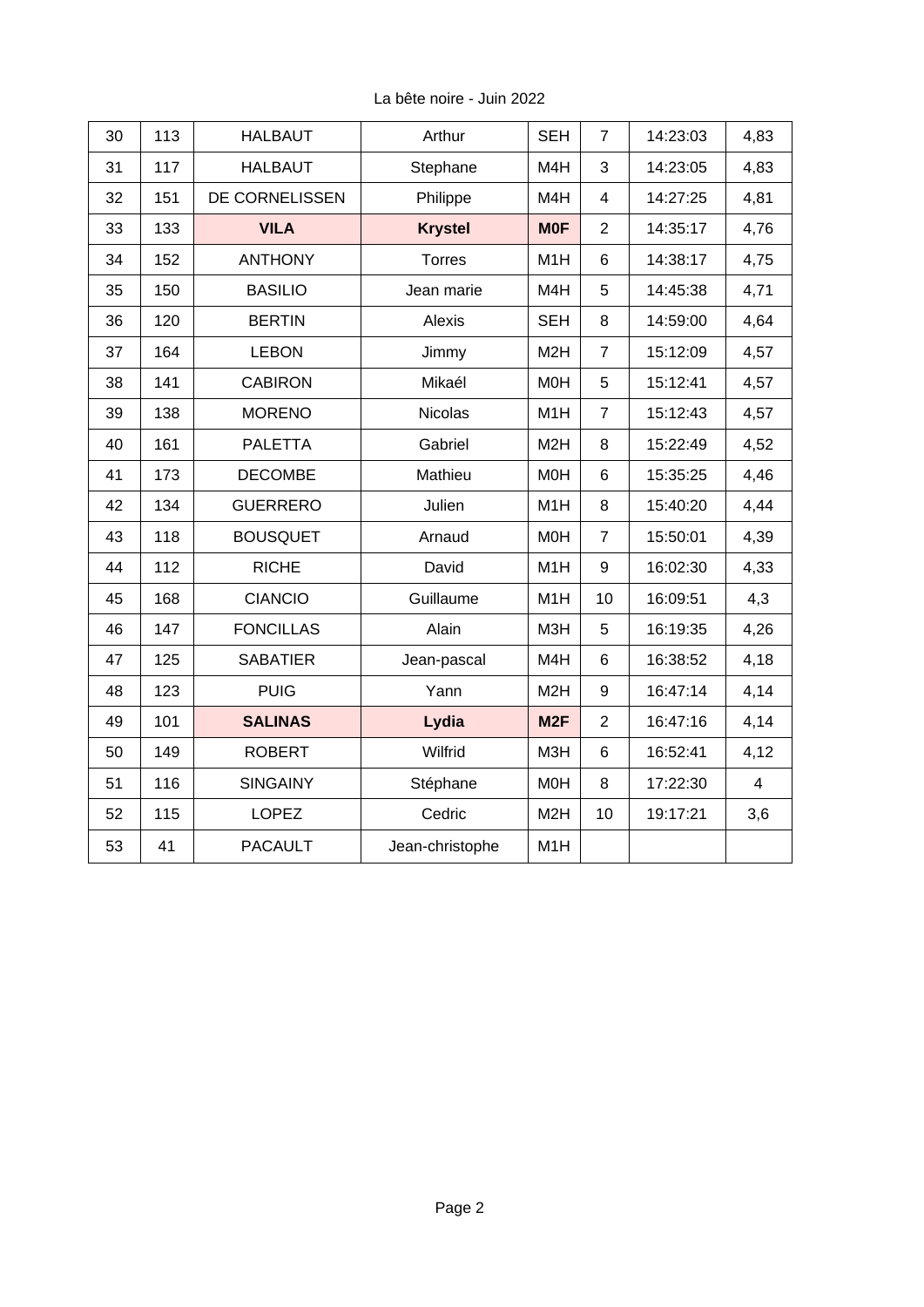Garlande retour

# **Garlande retour**

| Pos.             | Doss. | <b>Nom</b>         | Prénom          | Cat.             | Pos.           | <b>Temps</b> | <b>Vitesse</b> |
|------------------|-------|--------------------|-----------------|------------------|----------------|--------------|----------------|
| $\mathbf{1}$     | 148   | <b>AUFFRET</b>     | Alexandre       | M0H              | $\mathbf{1}$   | 7:02:06      | 7,88           |
| $\overline{2}$   | 102   | <b>PEREIRA</b>     | Arnaud          | <b>SEH</b>       | $\mathbf{1}$   | 7:13:34      | 7,67           |
| 3                | 107   | <b>GEA</b>         | Jérome          | M1H              | $\mathbf{1}$   | 7:21:30      | 7,54           |
| 4                | 145   | <b>AZZOPARDI</b>   | Laurent         | M1H              | $\overline{c}$ | 7:28:35      | 7,42           |
| 5                | 119   | <b>MAHO</b>        | Thomas          | <b>SEH</b>       | $\overline{c}$ | 7:40:08      | 7,23           |
| 6                | 167   | <b>MARRE</b>       | <b>Nicolas</b>  | M1H              | 3              | 7:53:16      | 7,03           |
| $\overline{7}$   | 165   | <b>DELSOL</b>      | Christophe      | M3H              | $\mathbf{1}$   | 8:02:38      | 6,89           |
| 8                | 158   | <b>PORTA</b>       | Sébastien       | M1H              | 4              | 8:08:30      | 6,81           |
| $\boldsymbol{9}$ | 153   | <b>MOINEREAU</b>   | Grégoire        | M <sub>2</sub> H | $\mathbf{1}$   | 8:15:51      | 6,71           |
| 10               | 109   | <b>CAMINADE</b>    | Pierre          | M0H              | $\overline{2}$ | 8:17:26      | 6,69           |
| 11               | 154   | <b>CLEMENT</b>     | Kevin           | <b>SEH</b>       | 3              | 8:34:00      | 6,47           |
| 12               | 122   | <b>MEYER</b>       | Mathieu         | <b>SEH</b>       | 4              | 8:44:46      | 6,34           |
| 13               | 169   | <b>MOREIRA</b>     | Jose            | M4H              | $\mathbf{1}$   | 8:44:56      | 6,34           |
| 14               | 103   | <b>LLAGONE</b>     | Pascal          | M4H              | $\overline{c}$ | 9:15:50      | 5,99           |
| 15               | 146   | <b>JOVILLAIN</b>   | <b>Benoit</b>   | M <sub>2</sub> H | $\overline{c}$ | 9:31:38      | 5,82           |
| 16               | 111   | <b>RUBIO</b>       | Romain          | <b>SEH</b>       | 5              | 9:33:28      | 5,8            |
| 17               | 106   | <b>PASQUIER</b>    | Sebastien       | M <sub>2</sub> H | 3              | 9:34:12      | 5,79           |
| 18               | 144   | <b>LUSVARDI</b>    | Jeremy          | M <sub>O</sub> H | 3              | 9:41:04      | 5,73           |
| 19               | 160   | <b>MYLONAS</b>     | <b>Virginie</b> | M <sub>2F</sub>  | $\mathbf{1}$   | 9:59:22      | 5,55           |
| 20               | 131   | <b>BONBONNELLE</b> | <b>Florie</b>   | <b>MOF</b>       | $\mathbf{1}$   | 10:17:48     | 5,38           |
| 21               | 143   | <b>BARONI</b>      | Cédric          | M <sub>2</sub> H | 4              | 10:18:33     | 5,38           |
| 22               | 157   | <b>BIRON</b>       | Ludovic         | M3H              | $\overline{c}$ | 10:35:56     | 5,23           |
| 23               | 162   | LOPEZ              | Stephan         | M3H              | 3              | 10:41:17     | 5,19           |
| 24               | 136   | <b>ROCHE</b>       | Emmanuel        | M <sub>2</sub> H | 5              | 10:44:17     | 5,16           |
| 25               | 120   | <b>BERTIN</b>      | Alexis          | <b>SEH</b>       | 6              | 10:44:31     | 5,16           |
| 26               | 140   | <b>DEGOUTE</b>     | Anthony         | M <sub>2</sub> H | 6              | 10:47:23     | 5,14           |
| 27               | 137   | <b>BEDRINES</b>    | Laurent         | M <sub>2</sub> H | $\overline{7}$ | 10:47:51     | 5,14           |
| 28               | 100   | <b>JAMOIS</b>      | Sébastien       | M3H              | 4              | 11:01:00     | 5,03           |
| 29               | 172   | <b>HENRY</b>       | Olivier         | <b>SEH</b>       | $\overline{7}$ | 11:08:50     | 4,97           |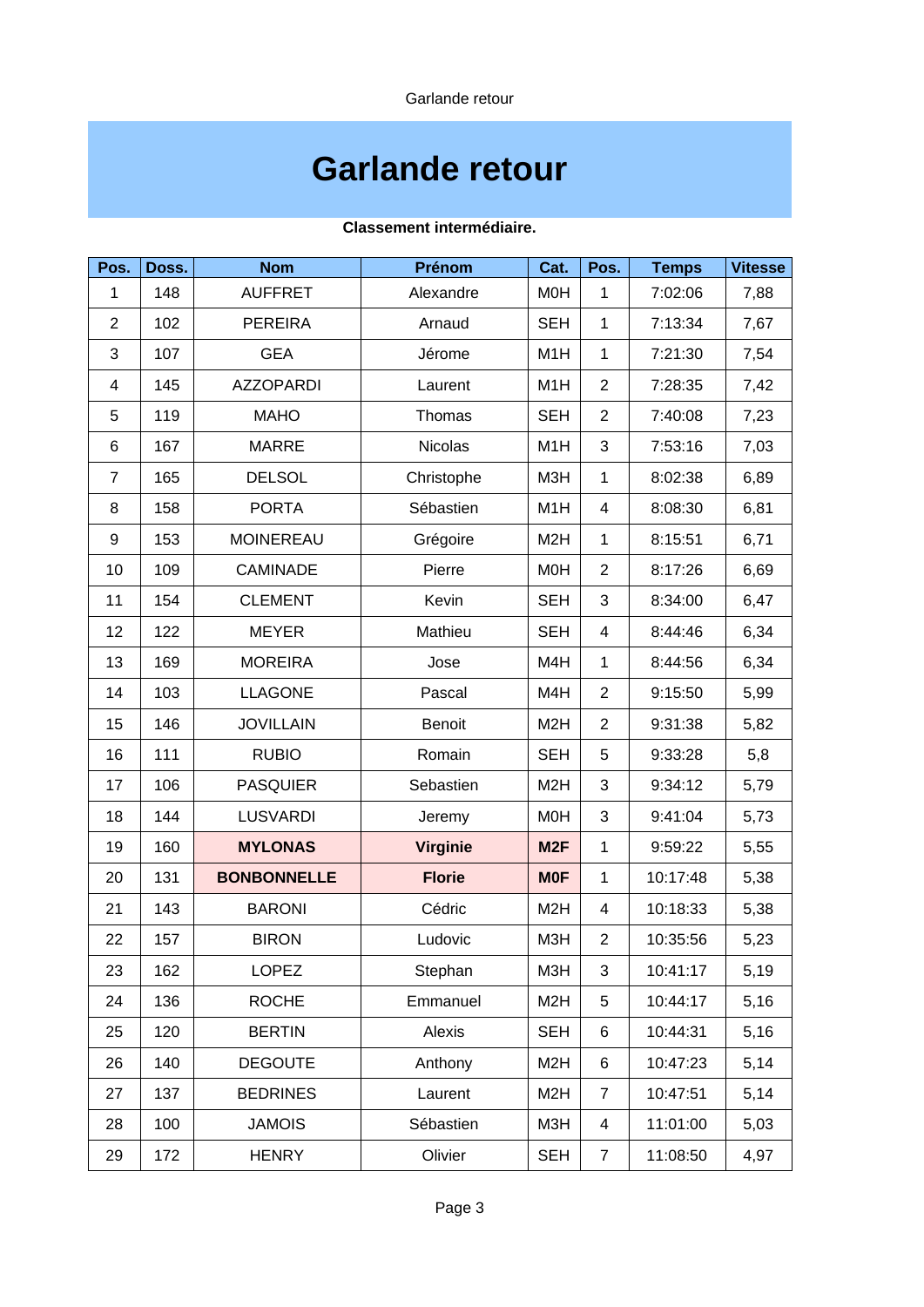Garlande retour

| 30 | 133 | <b>VILA</b>      | <b>Krystel</b> | <b>MOF</b>       | $\overline{2}$ | 11:15:43 | 4,92 |
|----|-----|------------------|----------------|------------------|----------------|----------|------|
| 31 | 156 | <b>BRUN</b>      | Grégory        | M1H              | 5              | 11:19:55 | 4,89 |
| 32 | 121 | <b>DOLLH</b>     | Thomas         | <b>MOH</b>       | 4              | 11:23:41 | 4,87 |
| 33 | 171 | <b>ROMAIN</b>    | Lauze          | M1H              | 6              | 11:24:05 | 4,86 |
| 34 | 151 | DE CORNELISSEN   | Philippe       | M4H              | 3              | 11:27:49 | 4,84 |
| 35 | 117 | <b>HALBAUT</b>   | Stephane       | M4H              | $\overline{4}$ | 11:37:22 | 4,77 |
| 36 | 113 | <b>HALBAUT</b>   | Arthur         | <b>SEH</b>       | 8              | 11:37:25 | 4,77 |
| 37 | 152 | <b>ANTHONY</b>   | <b>Torres</b>  | M1H              | $\overline{7}$ | 11:44:56 | 4,72 |
| 38 | 134 | <b>GUERRERO</b>  | Julien         | M1H              | 8              | 11:48:24 | 4,7  |
| 39 | 150 | <b>BASILIO</b>   | Jean marie     | M4H              | 5              | 11:52:21 | 4,67 |
| 40 | 164 | <b>LEBON</b>     | Jimmy          | M <sub>2</sub> H | 8              | 11:57:37 | 4,64 |
| 41 | 139 | <b>HOUDRY</b>    | Patrick        | M4H              | 6              | 12:06:10 | 4,58 |
| 42 | 114 | <b>ARSOUZE</b>   | Thomas         | M1H              | 9              | 12:09:05 | 4,56 |
| 43 | 173 | <b>DECOMBE</b>   | Mathieu        | <b>MOH</b>       | 5              | 12:09:22 | 4,56 |
| 44 | 141 | <b>CABIRON</b>   | Mikaél         | <b>MOH</b>       | 6              | 12:10:13 | 4,56 |
| 45 | 138 | <b>MORENO</b>    | <b>Nicolas</b> | M1H              | 10             | 12:10:19 | 4,56 |
| 46 | 142 | <b>CASTAGNH</b>  | Philippe       | M3H              | 5              | 12:15:57 | 4,52 |
| 47 | 112 | <b>RICHE</b>     | David          | M1H              | 11             | 12:16:18 | 4,52 |
| 48 | 149 | <b>ROBERT</b>    | Wilfrid        | M3H              | 6              | 12:20:55 | 4,49 |
| 49 | 168 | <b>CIANCIO</b>   | Guillaume      | M1H              | 12             | 12:22:44 | 4,48 |
| 50 | 161 | <b>PALETTA</b>   | Gabriel        | M <sub>2</sub> H | 9              | 12:28:42 | 4,44 |
| 51 | 147 | <b>FONCILLAS</b> | Alain          | M3H              | $\overline{7}$ | 12:29:27 | 4,44 |
| 52 | 108 | PACE             | Vincent        | M <sub>2</sub> H | $10\,$         | 12:31:26 | 4,43 |
| 53 | 118 | <b>BOUSQUET</b>  | Arnaud         | <b>MOH</b>       | $\overline{7}$ | 12:32:43 | 4,42 |
| 54 | 125 | <b>SABATIER</b>  | Jean-pascal    | M4H              | $\overline{7}$ | 13:18:41 | 4,17 |
| 55 | 123 | <b>PUIG</b>      | Yann           | M <sub>2</sub> H | 11             | 13:24:29 | 4,14 |
| 56 | 101 | <b>SALINAS</b>   | Lydia          | M <sub>2F</sub>  | $\overline{2}$ | 13:27:40 | 4,12 |
| 57 | 116 | <b>SINGAINY</b>  | Stéphane       | <b>MOH</b>       | 8              | 14:03:08 | 3,95 |
| 58 | 115 | <b>LOPEZ</b>     | Cedric         | M <sub>2</sub> H | 12             | 15:29:29 | 3,58 |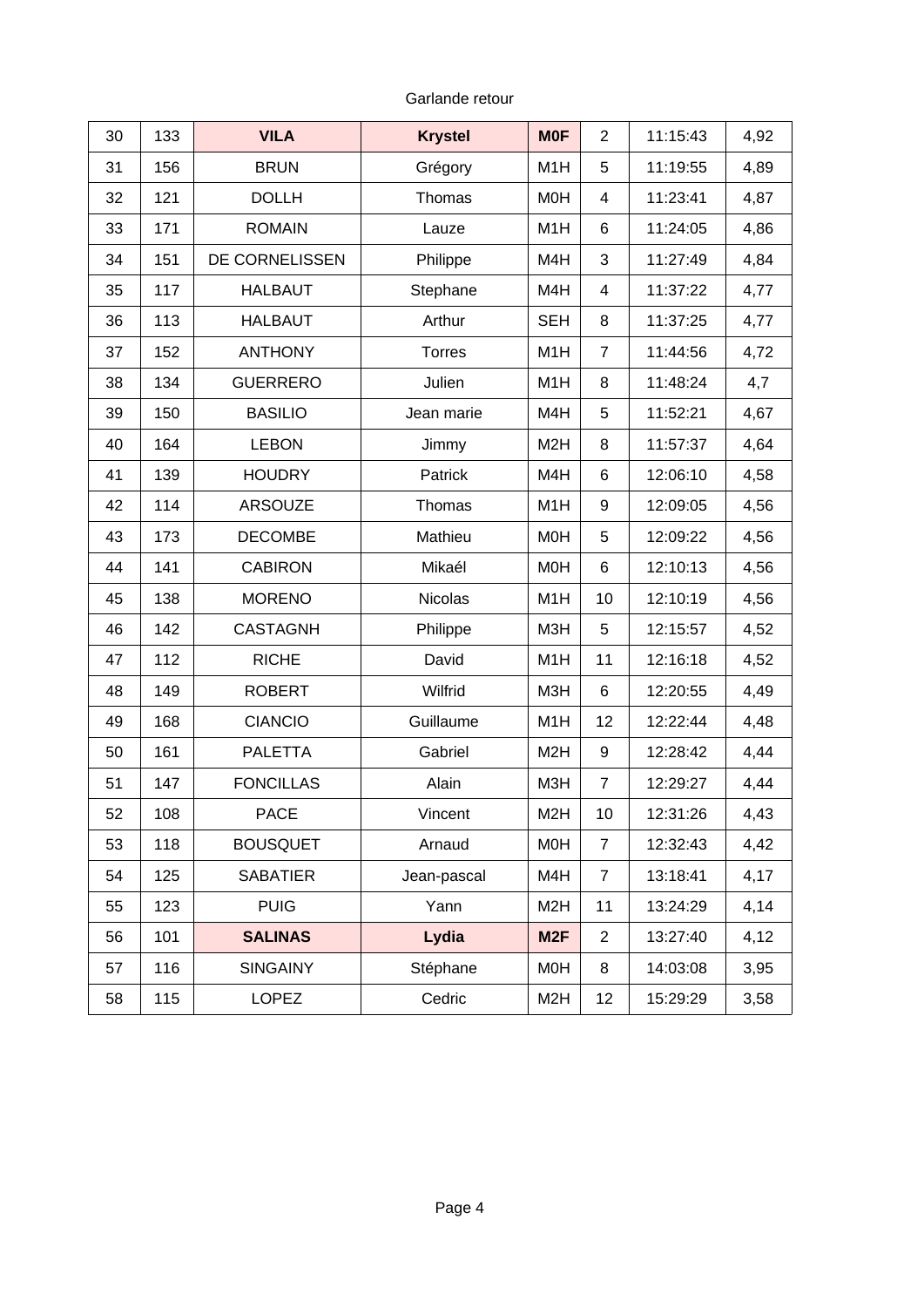Vilaris

## **Vilaris**

| Pos.           | Doss. | <b>Nom</b>         | Prénom          | Cat.             | Pos.           | <b>Temps</b> | <b>Vitesse</b> |
|----------------|-------|--------------------|-----------------|------------------|----------------|--------------|----------------|
| $\mathbf{1}$   | 167   | <b>MARRE</b>       | <b>Nicolas</b>  | M1H              | $\mathbf{1}$   | 5:27:46      | 8,2            |
| $\overline{2}$ | 102   | <b>PEREIRA</b>     | Arnaud          | <b>SEH</b>       | $\mathbf{1}$   | 5:34:33      | 8,04           |
| 3              | 148   | <b>AUFFRET</b>     | Alexandre       | M0H              | $\mathbf{1}$   | 5:37:12      | 7,98           |
| 4              | 107   | <b>GEA</b>         | Jérome          | M1H              | $\overline{c}$ | 5:38:19      | 7,95           |
| 5              | 119   | <b>MAHO</b>        | Thomas          | <b>SEH</b>       | $\overline{c}$ | 5:57:51      | 7,52           |
| 6              | 145   | <b>AZZOPARDI</b>   | Laurent         | M1H              | 3              | 6:03:16      | 7,4            |
| $\overline{7}$ | 165   | <b>DELSOL</b>      | Christophe      | M3H              | $\mathbf{1}$   | 6:08:32      | 7,3            |
| 8              | 153   | <b>MOINEREAU</b>   | Grégoire        | M <sub>2</sub> H | $\mathbf{1}$   | 6:17:04      | 7,13           |
| 9              | 158   | <b>PORTA</b>       | Sébastien       | M1H              | 4              | 6:18:40      | 7,1            |
| 10             | 154   | <b>CLEMENT</b>     | Kevin           | <b>SEH</b>       | 3              | 6:21:47      | 7,04           |
| 11             | 109   | <b>CAMINADE</b>    | Pierre          | <b>MOH</b>       | $\overline{c}$ | 6:23:26      | 7,01           |
| 12             | 122   | <b>MEYER</b>       | Mathieu         | <b>SEH</b>       | 4              | 6:39:07      | 6,74           |
| 13             | 169   | <b>MOREIRA</b>     | Jose            | M4H              | $\mathbf{1}$   | 6:46:37      | 6,61           |
| 14             | 103   | <b>LLAGONE</b>     | Pascal          | M4H              | $\overline{c}$ | 6:58:46      | 6,42           |
| 15             | 106   | <b>PASQUIER</b>    | Sebastien       | M <sub>2</sub> H | $\overline{c}$ | 7:12:35      | 6,22           |
| 16             | 111   | <b>RUBIO</b>       | Romain          | <b>SEH</b>       | 5              | 7:15:07      | 6,18           |
| 17             | 146   | <b>JOVILLAIN</b>   | <b>Benoit</b>   | M <sub>2</sub> H | 3              | 7:15:10      | 6,18           |
| 18             | 144   | <b>LUSVARDI</b>    | Jeremy          | M <sub>O</sub> H | 3              | 7:33:59      | 5,92           |
| 19             | 157   | <b>BIRON</b>       | Ludovic         | M3H              | $\overline{c}$ | 7:49:25      | 5,73           |
| 20             | 160   | <b>MYLONAS</b>     | <b>Virginie</b> | M <sub>2F</sub>  | $\mathbf{1}$   | 7:49:28      | 5,73           |
| 21             | 120   | <b>BERTIN</b>      | Alexis          | <b>SEH</b>       | 6              | 7:49:46      | 5,72           |
| 22             | 124   | <b>MINSAT</b>      | Jeremy          | M1H              | 5              | 7:50:26      | 5,72           |
| 23             | 162   | <b>LOPEZ</b>       | Stephan         | M3H              | 3              | 7:50:32      | 5,72           |
| 24             | 131   | <b>BONBONNELLE</b> | <b>Florie</b>   | <b>MOF</b>       | $\mathbf{1}$   | 7:54:11      | 5,67           |
| 25             | 136   | <b>ROCHE</b>       | Emmanuel        | M <sub>2</sub> H | 4              | 7:55:19      | 5,66           |
| 26             | 143   | <b>BARONI</b>      | Cédric          | M <sub>2</sub> H | 5              | 7:57:29      | 5,63           |
| 27             | 140   | <b>DEGOUTE</b>     | Anthony         | M <sub>2</sub> H | 6              | 8:03:53      | 5,56           |
| 28             | 149   | <b>ROBERT</b>      | Wilfrid         | M3H              | 4              | 8:10:03      | 5,49           |
| 29             | 133   | <b>VILA</b>        | <b>Krystel</b>  | <b>MOF</b>       | $\overline{c}$ | 8:12:46      | 5,46           |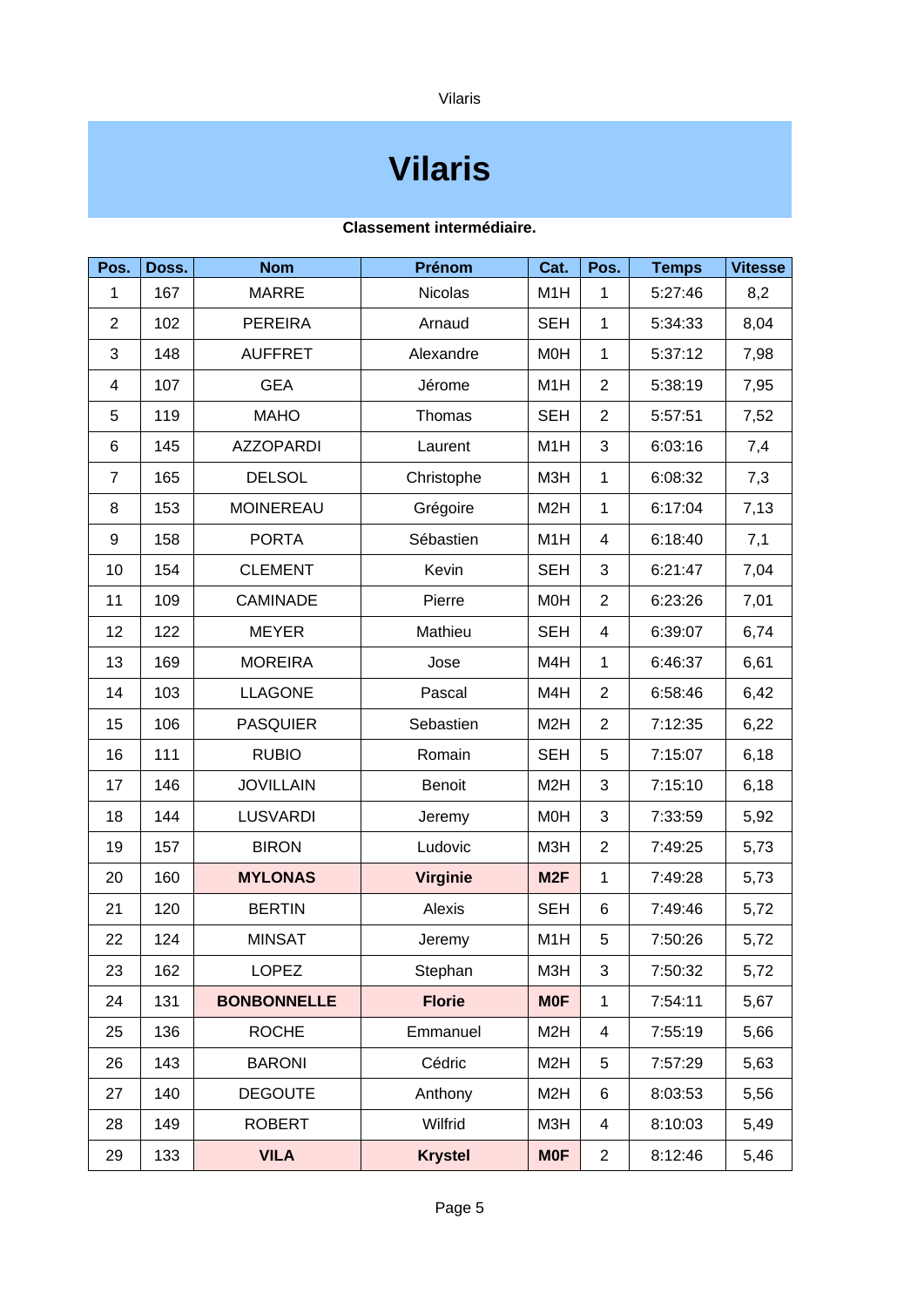### Vilaris

| 30 | 137 | <b>BEDRINES</b>    | Laurent       | M <sub>2</sub> H | $\overline{7}$ | 8:12:49  | 5,46 |
|----|-----|--------------------|---------------|------------------|----------------|----------|------|
| 31 | 172 | <b>HENRY</b>       | Olivier       | <b>SEH</b>       | 7              | 8:14:05  | 5,44 |
| 32 | 100 | <b>JAMOIS</b>      | Sébastien     | M3H              | 5              | 8:22:41  | 5,35 |
| 33 | 108 | <b>PACE</b>        | Vincent       | M <sub>2</sub> H | 8              | 8:22:55  | 5,35 |
| 34 | 171 | <b>ROMAIN</b>      | Lauze         | M1H              | 6              | 8:24:26  | 5,33 |
| 35 | 112 | <b>RICHE</b>       | David         | M1H              | $\overline{7}$ | 8:25:47  | 5,32 |
| 36 | 156 | <b>BRUN</b>        | Grégory       | M1H              | 8              | 8:26:04  | 5,31 |
| 37 | 117 | <b>HALBAUT</b>     | Stephane      | M4H              | 3              | 8:29:35  | 5,28 |
| 38 | 113 | <b>HALBAUT</b>     | Arthur        | <b>SEH</b>       | 8              | 8:29:41  | 5,28 |
| 39 | 110 | <b>ROJAS</b>       | Sébastien     | M1H              | 9              | 8:33:44  | 5,23 |
| 40 | 121 | <b>DOLLH</b>       | Thomas        | <b>MOH</b>       | 4              | 8:38:15  | 5,19 |
| 41 | 152 | <b>ANTHONY</b>     | <b>Torres</b> | M1H              | 10             | 8:41:42  | 5,15 |
| 42 | 134 | <b>GUERRERO</b>    | Julien        | M1H              | 11             | 8:42:00  | 5,15 |
| 43 | 151 | DE CORNELISSEN     | Philippe      | M4H              | 4              | 8:42:02  | 5,15 |
| 44 | 139 | <b>HOUDRY</b>      | Patrick       | M4H              | 5              | 8:46:36  | 5,11 |
| 45 | 168 | <b>CIANCIO</b>     | Guillaume     | M1H              | 12             | 8:46:38  | 5,11 |
| 46 | 142 | <b>CASTAGNH</b>    | Philippe      | M3H              | 6              | 8:52:04  | 5,05 |
| 47 | 114 | ARSOUZE            | Thomas        | M1H              | 13             | 8:56:55  | 5,01 |
| 48 | 164 | <b>LEBON</b>       | Jimmy         | M <sub>2</sub> H | 9              | 9:01:00  | 4,97 |
| 49 | 150 | <b>BASILIO</b>     | Jean marie    | M4H              | 6              | 9:04:15  | 4,94 |
| 50 | 147 | <b>FONCILLAS</b>   | Alain         | M3H              | $\overline{7}$ | 9:08:38  | 4,9  |
| 51 | 130 | <b>JOUBERT</b>     | <b>Cécile</b> | M1F              | $\mathbf{1}$   | 9:09:11  | 4,9  |
| 52 | 138 | <b>MORENO</b>      | Nicolas       | M1H              | 14             | 9:19:58  | 4,8  |
| 53 | 141 | <b>CABIRON</b>     | Mikaél        | <b>MOH</b>       | 5              | 9:20:03  | 4,8  |
| 54 | 166 | <b>HAUTREUX</b>    | Gabriel       | <b>SEH</b>       | 9              | 9:20:15  | 4,8  |
| 55 | 129 | <b>JEANDEMANGE</b> | Pascal        | M3H              | 8              | 9:33:01  | 4,69 |
| 56 | 118 | <b>BOUSQUET</b>    | Arnaud        | <b>MOH</b>       | 6              | 9:38:29  | 4,65 |
| 57 | 161 | <b>PALETTA</b>     | Gabriel       | M <sub>2</sub> H | 10             | 9:45:13  | 4,6  |
| 58 | 170 | <b>THORSAGER</b>   | <b>Bjarne</b> | M4H              | $\overline{7}$ | 9:50:15  | 4,56 |
| 59 | 125 | <b>SABATIER</b>    | Jean-pascal   | M4H              | 8              | 10:33:32 | 4,24 |
| 60 | 123 | <b>PUIG</b>        | Yann          | M <sub>2</sub> H | 11             | 10:43:23 | 4,18 |
| 61 | 101 | <b>SALINAS</b>     | Lydia         | M <sub>2F</sub>  | $\overline{c}$ | 10:48:24 | 4,15 |
| 62 | 115 | <b>LOPEZ</b>       | Cedric        | M <sub>2</sub> H | 12             | 10:56:50 | 4,09 |
| 63 | 116 | <b>SINGAINY</b>    | Stéphane      | <b>MOH</b>       | $\overline{7}$ | 11:15:22 | 3,98 |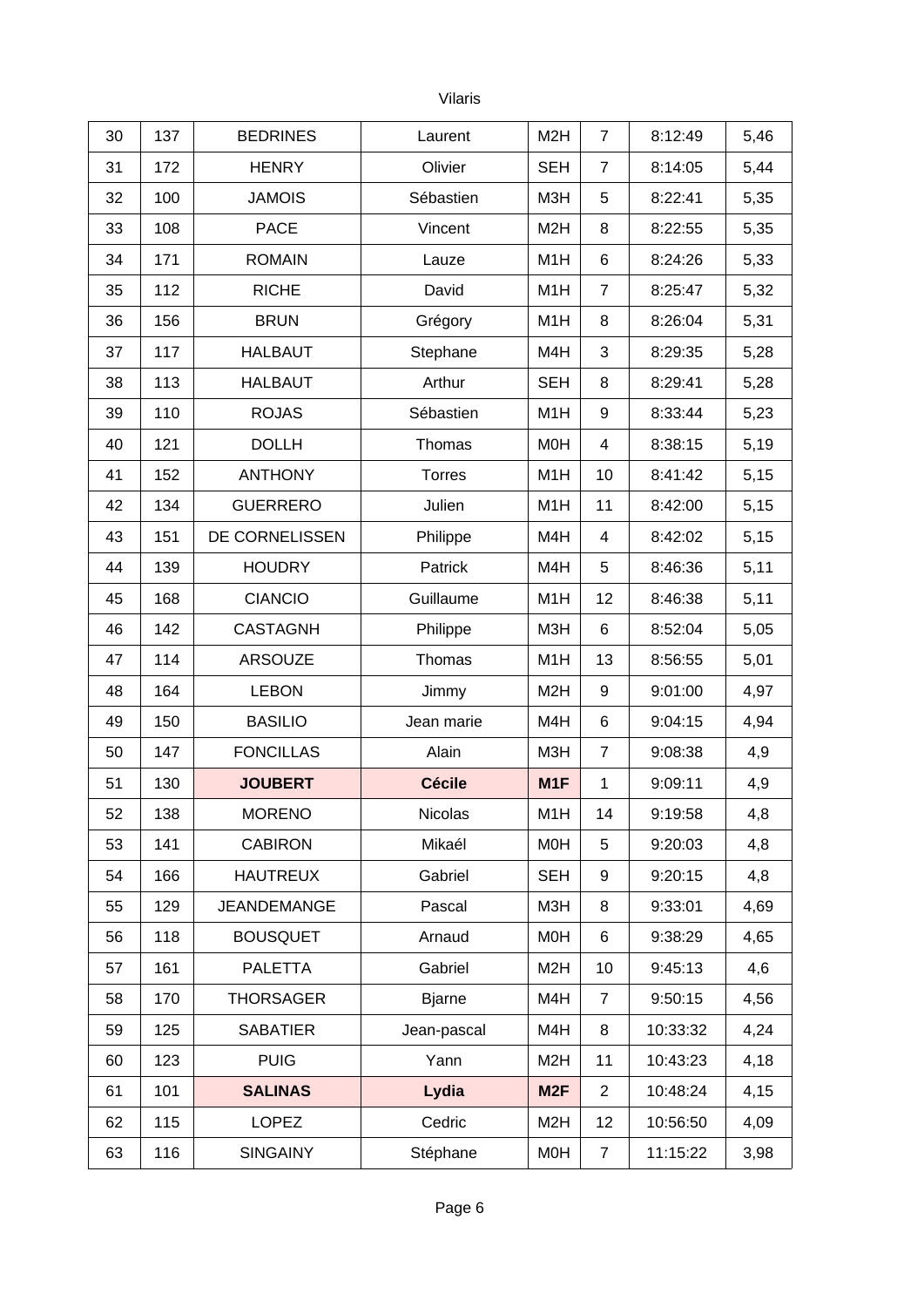montahut

### **montahut**

| Pos.           | Doss. | <b>Nom</b>         | Prénom          | Cat.             | Pos.           | <b>Temps</b> | <b>Vitesse</b> |
|----------------|-------|--------------------|-----------------|------------------|----------------|--------------|----------------|
| $\mathbf{1}$   | 167   | <b>MARRE</b>       | <b>Nicolas</b>  | M1H              | $\mathbf{1}$   | 4:45:35      | 8,03           |
| $\overline{c}$ | 102   | <b>PEREIRA</b>     | Arnaud          | <b>SEH</b>       | $\mathbf{1}$   | 4:54:10      | 7,8            |
| 3              | 148   | <b>AUFFRET</b>     | Alexandre       | M <sub>O</sub> H | $\mathbf{1}$   | 4:54:12      | 7,8            |
| 4              | 107   | <b>GEA</b>         | Jérome          | M1H              | $\overline{2}$ | 4:56:06      | 7,75           |
| 5              | 119   | <b>MAHO</b>        | Thomas          | <b>SEH</b>       | $\overline{2}$ | 5:10:11      | 7,39           |
| 6              | 145   | <b>AZZOPARDI</b>   | Laurent         | M1H              | 3              | 5:16:00      | 7,26           |
| 7              | 165   | <b>DELSOL</b>      | Christophe      | M3H              | $\mathbf{1}$   | 5:20:22      | 7,16           |
| 8              | 153   | <b>MOINEREAU</b>   | Grégoire        | M <sub>2</sub> H | $\mathbf{1}$   | 5:27:04      | 7,01           |
| 9              | 154   | <b>CLEMENT</b>     | Kevin           | <b>SEH</b>       | 3              | 5:31:35      | 6,92           |
| 10             | 109   | <b>CAMINADE</b>    | Pierre          | M0H              | $\overline{2}$ | 5:32:32      | 6,9            |
| 11             | 158   | <b>PORTA</b>       | Sébastien       | M1H              | 4              | 5:33:11      | 6,88           |
| 12             | 122   | <b>MEYER</b>       | Mathieu         | <b>SEH</b>       | 4              | 5:40:45      | 6,73           |
| 13             | 169   | <b>MOREIRA</b>     | Jose            | M4H              | $\mathbf{1}$   | 5:55:01      | 6,46           |
| 14             | 103   | <b>LLAGONE</b>     | Pascal          | M4H              | $\overline{c}$ | 6:03:07      | 6,32           |
| 15             | 106   | <b>PASQUIER</b>    | Sebastien       | M <sub>2</sub> H | $\overline{c}$ | 6:14:25      | 6,13           |
| 16             | 146   | <b>JOVILLAIN</b>   | <b>Benoit</b>   | M <sub>2</sub> H | 3              | 6:19:23      | 6,05           |
| 17             | 111   | <b>RUBIO</b>       | Romain          | <b>SEH</b>       | 5              | 6:19:38      | 6,04           |
| 18             | 124   | <b>MINSAT</b>      | Jeremy          | M1H              | 5              | 6:29:31      | 5,89           |
| 19             | 144   | <b>LUSVARDI</b>    | Jeremy          | M <sub>O</sub> H | 3              | 6:34:44      | 5,81           |
| 20             | 157   | <b>BIRON</b>       | Ludovic         | M3H              | $\overline{c}$ | 6:46:54      | 5,64           |
| 21             | 136   | <b>ROCHE</b>       | Emmanuel        | M <sub>2</sub> H | 4              | 6:47:51      | 5,62           |
| 22             | 162   | <b>LOPEZ</b>       | Stephan         | M3H              | 3              | 6:48:23      | 5,62           |
| 23             | 160   | <b>MYLONAS</b>     | <b>Virginie</b> | M <sub>2F</sub>  | $\mathbf{1}$   | 6:49:13      | 5,61           |
| 24             | 140   | <b>DEGOUTE</b>     | Anthony         | M <sub>2</sub> H | 5              | 6:50:36      | 5,59           |
| 25             | 120   | <b>BERTIN</b>      | Alexis          | <b>SEH</b>       | 6              | 6:52:10      | 5,57           |
| 26             | 143   | <b>BARONI</b>      | Cédric          | M <sub>2</sub> H | 6              | 6:52:33      | 5,56           |
| 27             | 112   | <b>RICHE</b>       | David           | M1H              | 6              | 6:52:37      | 5,56           |
| 28             | 149   | <b>ROBERT</b>      | Wilfrid         | M3H              | $\overline{4}$ | 6:53:28      | 5,55           |
| 29             | 131   | <b>BONBONNELLE</b> | <b>Florie</b>   | <b>MOF</b>       | $\mathbf 1$    | 6:53:34      | 5,55           |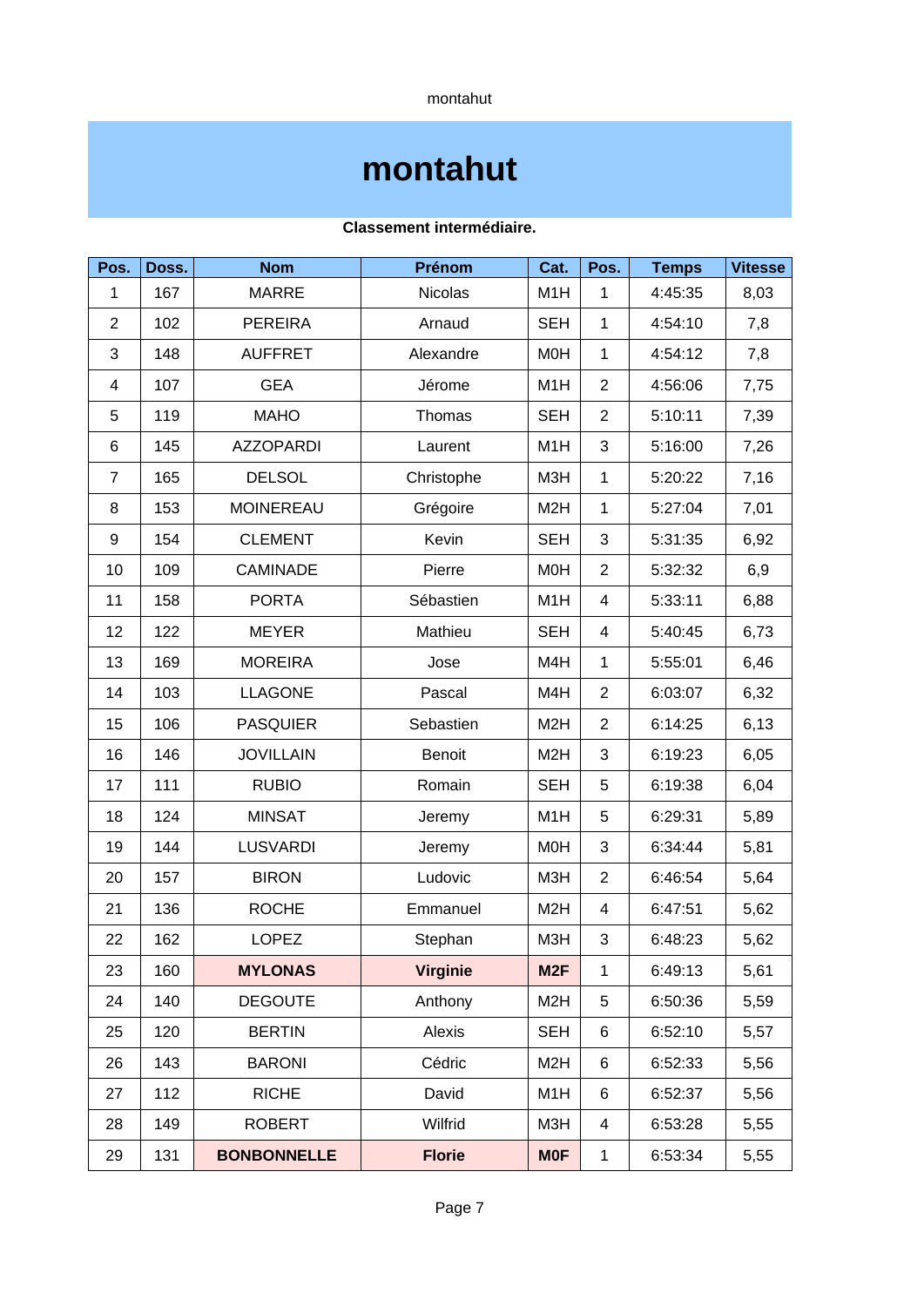montahut

| 30 | 172 | <b>HENRY</b>       | Olivier        | <b>SEH</b>       | $\overline{7}$ | 6:55:38 | 5,52 |
|----|-----|--------------------|----------------|------------------|----------------|---------|------|
| 31 | 133 | <b>VILA</b>        | <b>Krystel</b> | <b>MOF</b>       | $\overline{c}$ | 6:57:09 | 5,5  |
| 32 | 137 | <b>BEDRINES</b>    | Laurent        | M <sub>2</sub> H | $\overline{7}$ | 6:57:21 | 5,5  |
| 33 | 110 | <b>ROJAS</b>       | Sébastien      | M1H              | $\overline{7}$ | 7:04:21 | 5,41 |
| 34 | 108 | <b>PACE</b>        | Vincent        | M <sub>2</sub> H | 8              | 7:06:56 | 5,37 |
| 35 | 171 | <b>ROMAIN</b>      | Lauze          | M1H              | 8              | 7:11:36 | 5,31 |
| 36 | 100 | <b>JAMOIS</b>      | Sébastien      | M3H              | 5              | 7:11:54 | 5,31 |
| 37 | 156 | <b>BRUN</b>        | Grégory        | M1H              | 9              | 7:20:01 | 5,21 |
| 38 | 113 | <b>HALBAUT</b>     | Arthur         | <b>SEH</b>       | 8              | 7:21:55 | 5,19 |
| 39 | 117 | <b>HALBAUT</b>     | Stephane       | M4H              | 3              | 7:21:58 | 5,19 |
| 40 | 142 | <b>CASTAGNH</b>    | Philippe       | M3H              | 6              | 7:22:02 | 5,19 |
| 41 | 168 | <b>CIANCIO</b>     | Guillaume      | M1H              | 10             | 7:23:26 | 5,17 |
| 42 | 139 | <b>HOUDRY</b>      | Patrick        | M4H              | 4              | 7:26:32 | 5,14 |
| 43 | 121 | <b>DOLLH</b>       | Thomas         | M0H              | 4              | 7:26:38 | 5,14 |
| 44 | 134 | <b>GUERRERO</b>    | Julien         | M1H              | 11             | 7:28:32 | 5,11 |
| 45 | 152 | <b>ANTHONY</b>     | Torres         | M1H              | 12             | 7:28:37 | 5,11 |
| 46 | 151 | DE CORNELISSEN     | Philippe       | M4H              | 5              | 7:29:30 | 5,1  |
| 47 | 164 | <b>LEBON</b>       | Jimmy          | M <sub>2</sub> H | 9              | 7:44:34 | 4,94 |
| 48 | 147 | <b>FONCILLAS</b>   | Alain          | M3H              | $\overline{7}$ | 7:44:45 | 4,94 |
| 49 | 114 | <b>ARSOUZE</b>     | Thomas         | M1H              | 13             | 7:45:37 | 4,93 |
| 50 | 173 | <b>DECOMBE</b>     | Mathieu        | M0H              | 5              | 7:45:49 | 4,92 |
| 51 | 166 | <b>HAUTREUX</b>    | Gabriel        | <b>SEH</b>       | 9              | 7:46:27 | 4,92 |
| 52 | 130 | <b>JOUBERT</b>     | <b>Cécile</b>  | M1F              | $\mathbf{1}$   | 7:49:17 | 4,89 |
| 53 | 150 | <b>BASILIO</b>     | Jean marie     | M4H              | 6              | 7:50:16 | 4,88 |
| 54 | 138 | <b>MORENO</b>      | Nicolas        | M1H              | 14             | 7:57:26 | 4,8  |
| 55 | 141 | <b>CABIRON</b>     | Mikaél         | <b>MOH</b>       | 6              | 7:57:28 | 4,8  |
| 56 | 129 | <b>JEANDEMANGE</b> | Pascal         | M3H              | 8              | 8:00:26 | 4,77 |
| 57 | 118 | <b>BOUSQUET</b>    | Arnaud         | M0H              | $\overline{7}$ | 8:10:50 | 4,67 |
| 58 | 170 | <b>THORSAGER</b>   | <b>Bjarne</b>  | M4H              | $\overline{7}$ | 8:23:49 | 4,55 |
| 59 | 161 | <b>PALETTA</b>     | Gabriel        | M <sub>2</sub> H | 10             | 8:27:04 | 4,52 |
| 60 | 125 | <b>SABATIER</b>    | Jean-pascal    | M4H              | 8              | 8:57:12 | 4,27 |
| 61 | 115 | LOPEZ              | Cedric         | M <sub>2</sub> H | 11             | 9:16:58 | 4,12 |
| 62 | 123 | <b>PUIG</b>        | Yann           | M <sub>2</sub> H | 12             | 9:23:09 | 4,07 |
| 63 | 101 | <b>SALINAS</b>     | Lydia          | M <sub>2F</sub>  | $\overline{c}$ | 9:23:26 | 4,07 |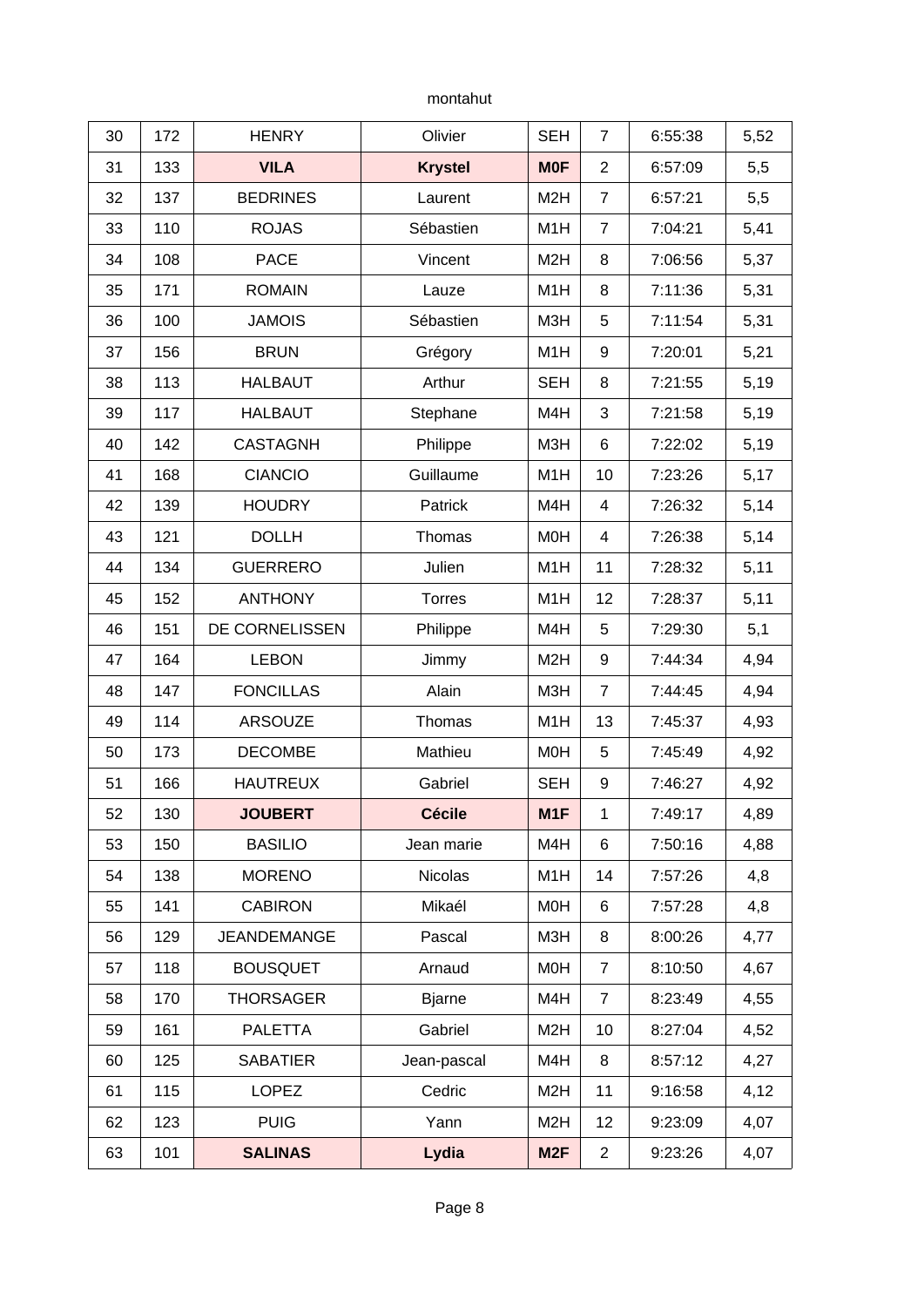montahut

| ⌒<br>64 | $\sim$<br>r<br>⊥⊥∪ | <b>INY</b><br>3INK<br>- 4 | $\sim$<br>$\sim$ $\sim$ $\sim$<br>'iane | MOH | $-1$<br>$\Omega$<br>∴d:5≀ | 3,96 |
|---------|--------------------|---------------------------|-----------------------------------------|-----|---------------------------|------|
|         |                    |                           |                                         |     |                           |      |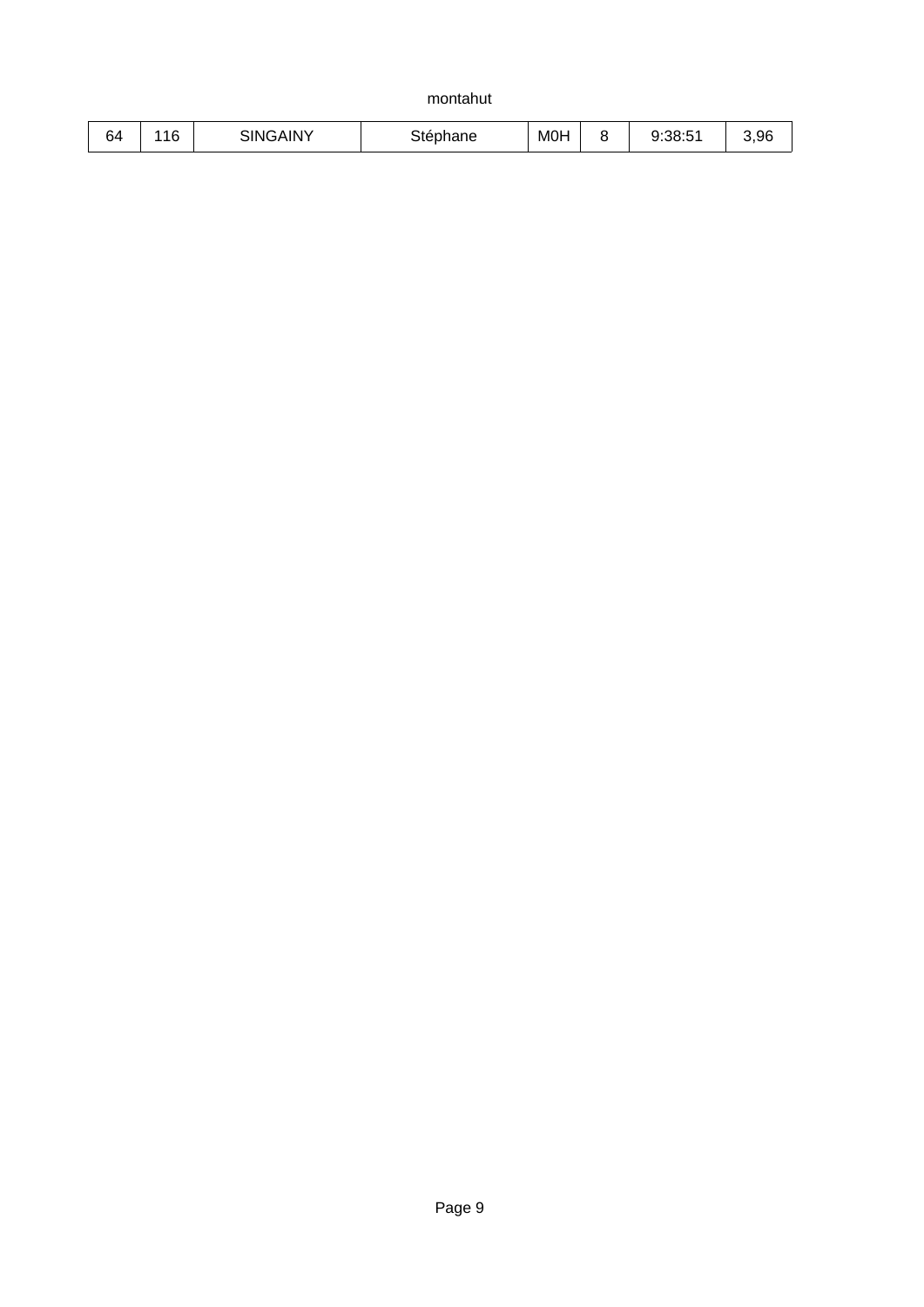Sécadou

### **Sécadou**

| Pos.           | Doss. | <b>Nom</b>       | Prénom         | Cat.             | Pos.           | <b>Temps</b> | <b>Vitesse</b> |
|----------------|-------|------------------|----------------|------------------|----------------|--------------|----------------|
| $\mathbf{1}$   | 167   | <b>MARRE</b>     | <b>Nicolas</b> | M1H              | $\mathbf{1}$   | 3:58:21      | 8,63           |
| $\overline{2}$ | 102   | <b>PEREIRA</b>   | Arnaud         | <b>SEH</b>       | $\mathbf{1}$   | 4:02:34      | 8,48           |
| 3              | 107   | <b>GEA</b>       | Jérome         | M1H              | $\overline{c}$ | 4:05:47      | 8,37           |
| 4              | 148   | <b>AUFFRET</b>   | Alexandre      | M0H              | $\mathbf{1}$   | 4:08:11      | 8,29           |
| 5              | 119   | <b>MAHO</b>      | Thomas         | <b>SEH</b>       | $\overline{2}$ | 4:15:20      | 8,06           |
| 6              | 145   | <b>AZZOPARDI</b> | Laurent        | M1H              | 3              | 4:21:00      | 7,88           |
| 7              | 165   | <b>DELSOL</b>    | Christophe     | M3H              | $\mathbf{1}$   | 4:22:21      | 7,84           |
| 8              | 154   | <b>CLEMENT</b>   | Kevin          | <b>SEH</b>       | 3              | 4:31:41      | 7,57           |
| 9              | 153   | <b>MOINEREAU</b> | Grégoire       | M <sub>2</sub> H | $\mathbf{1}$   | 4:32:23      | 7,55           |
| 10             | 122   | <b>MEYER</b>     | Mathieu        | <b>SEH</b>       | $\overline{4}$ | 4:32:58      | 7,53           |
| 11             | 109   | <b>CAMINADE</b>  | Pierre         | <b>MOH</b>       | $\overline{c}$ | 4:35:15      | 7,47           |
| 12             | 158   | <b>PORTA</b>     | Sébastien      | M1H              | 4              | 4:41:51      | 7,3            |
| 13             | 169   | <b>MOREIRA</b>   | Jose           | M4H              | $\mathbf{1}$   | 4:54:06      | 6,99           |
| 14             | 103   | <b>LLAGONE</b>   | Pascal         | M4H              | $\overline{c}$ | 4:57:21      | 6,92           |
| 15             | 106   | <b>PASQUIER</b>  | Sebastien      | M <sub>2</sub> H | $\overline{c}$ | 5:12:18      | 6,59           |
| 16             | 124   | <b>MINSAT</b>    | Jeremy         | M1H              | 5              | 5:12:22      | 6,58           |
| 17             | 111   | <b>RUBIO</b>     | Romain         | <b>SEH</b>       | 5              | 5:13:36      | 6,56           |
| 18             | 146   | <b>JOVILLAIN</b> | <b>Benoit</b>  | M <sub>2</sub> H | 3              | 5:14:11      | 6,55           |
| 19             | 149   | <b>ROBERT</b>    | Wilfrid        | M3H              | $\overline{c}$ | 5:28:51      | 6,25           |
| 20             | 144   | <b>LUSVARDI</b>  | Jeremy         | M0H              | 3              | 5:31:33      | 6,2            |
| 21             | 162   | <b>LOPEZ</b>     | Stephan        | M3H              | 3              | 5:33:37      | 6,17           |
| 22             | 112   | <b>RICHE</b>     | David          | M1H              | 6              | 5:34:28      | 6,15           |
| 23             | 136   | <b>ROCHE</b>     | Emmanuel       | M <sub>2</sub> H | 4              | 5:34:51      | 6,14           |
| 24             | 157   | <b>BIRON</b>     | Ludovic        | M3H              | $\overline{4}$ | 5:36:27      | 6,11           |
| 25             | 110   | <b>ROJAS</b>     | Sébastien      | M1H              | $\overline{7}$ | 5:36:50      | 6,11           |
| 26             | 137   | <b>BEDRINES</b>  | Laurent        | M <sub>2</sub> H | 5              | 5:37:18      | 6,1            |
| 27             | 172   | <b>HENRY</b>     | Olivier        | <b>SEH</b>       | 6              | 5:37:20      | 6,1            |
| 28             | 140   | <b>DEGOUTE</b>   | Anthony        | M <sub>2</sub> H | 6              | 5:37:27      | 6,1            |
| 29             | 108   | <b>PACE</b>      | Vincent        | M <sub>2</sub> H | $\overline{7}$ | 5:38:24      | 6,08           |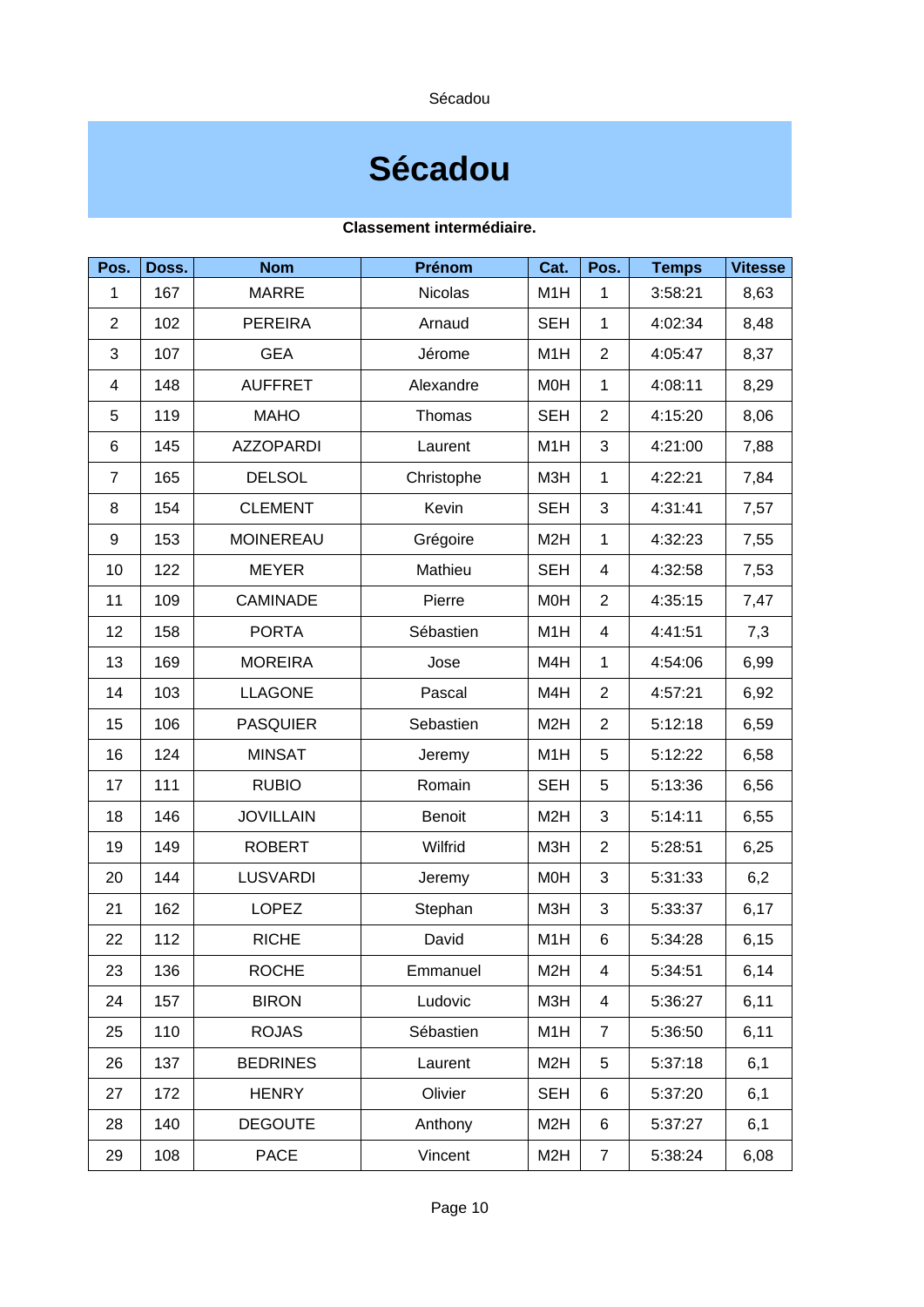Sécadou

| 30 | 120 | <b>BERTIN</b>      | Alexis         | <b>SEH</b>       | $\overline{7}$ | 5:39:13 | 6,06 |
|----|-----|--------------------|----------------|------------------|----------------|---------|------|
| 31 | 160 | <b>MYLONAS</b>     | Virginie       | M <sub>2F</sub>  | $\mathbf{1}$   | 5:40:29 | 6,04 |
| 32 | 133 | <b>VILA</b>        | <b>Krystel</b> | <b>MOF</b>       | $\mathbf{1}$   | 5:41:23 | 6,02 |
| 33 | 143 | <b>BARONI</b>      | Cédric         | M <sub>2</sub> H | 8              | 5:45:34 | 5,95 |
| 34 | 131 | <b>BONBONNELLE</b> | <b>Florie</b>  | <b>MOF</b>       | $\overline{c}$ | 5:45:49 | 5,95 |
| 35 | 117 | <b>HALBAUT</b>     | Stephane       | M4H              | 3              | 5:55:55 | 5,78 |
| 36 | 113 | <b>HALBAUT</b>     | Arthur         | <b>SEH</b>       | 8              | 5:56:11 | 5,77 |
| 37 | 142 | <b>CASTAGNH</b>    | Philippe       | M3H              | 5              | 5:56:15 | 5,77 |
| 38 | 100 | <b>JAMOIS</b>      | Sébastien      | M3H              | $6\phantom{1}$ | 5:57:32 | 5,75 |
| 39 | 171 | <b>ROMAIN</b>      | Lauze          | M1H              | 8              | 5:57:45 | 5,75 |
| 40 | 121 | <b>DOLLH</b>       | Thomas         | M0H              | 4              | 6:03:21 | 5,66 |
| 41 | 156 | <b>BRUN</b>        | Grégory        | M1H              | 9              | 6:07:52 | 5,59 |
| 42 | 151 | DE CORNELISSEN     | Philippe       | M4H              | $\overline{4}$ | 6:11:55 | 5,53 |
| 43 | 168 | <b>CIANCIO</b>     | Guillaume      | M1H              | 10             | 6:12:40 | 5,52 |
| 44 | 139 | <b>HOUDRY</b>      | Patrick        | M4H              | 5              | 6:13:25 | 5,51 |
| 45 | 129 | <b>JEANDEMANGE</b> | Pascal         | M3H              | $\overline{7}$ | 6:14:09 | 5,5  |
| 46 | 152 | <b>ANTHONY</b>     | <b>Torres</b>  | M1H              | 11             | 6:15:42 | 5,47 |
| 47 | 134 | <b>GUERRERO</b>    | Julien         | M1H              | 12             | 6:15:55 | 5,47 |
| 48 | 147 | <b>FONCILLAS</b>   | Alain          | M3H              | 8              | 6:17:55 | 5,44 |
| 49 | 130 | <b>JOUBERT</b>     | <b>Cécile</b>  | M1F              | $\mathbf{1}$   | 6:18:04 | 5,44 |
| 50 | 114 | <b>ARSOUZE</b>     | Thomas         | M1H              | 13             | 6:19:51 | 5,41 |
| 51 | 164 | <b>LEBON</b>       | Jimmy          | M <sub>2</sub> H | 9              | 6:20:24 | 5,41 |
| 52 | 166 | <b>HAUTREUX</b>    | Gabriel        | <b>SEH</b>       | 9              | 6:23:29 | 5,36 |
| 53 | 150 | <b>BASILIO</b>     | Jean marie     | M4H              | 6              | 6:26:49 | 5,32 |
| 54 | 138 | <b>MORENO</b>      | <b>Nicolas</b> | M1H              | 14             | 6:36:38 | 5,19 |
| 55 | 141 | <b>CABIRON</b>     | Mikaél         | M0H              | 5              | 6:36:40 | 5,19 |
| 56 | 118 | <b>BOUSQUET</b>    | Arnaud         | M0H              | 6              | 6:47:55 | 5,04 |
| 57 | 170 | <b>THORSAGER</b>   | <b>Bjarne</b>  | M4H              | $\overline{7}$ | 6:49:54 | 5,02 |
| 58 | 161 | <b>PALETTA</b>     | Gabriel        | M <sub>2</sub> H | 10             | 6:56:48 | 4,93 |
| 59 | 125 | <b>SABATIER</b>    | Jean-pascal    | M4H              | 8              | 7:12:50 | 4,75 |
| 60 | 115 | <b>LOPEZ</b>       | Cedric         | M <sub>2</sub> H | 11             | 7:32:01 | 4,55 |
| 61 | 123 | <b>PUIG</b>        | Yann           | M <sub>2</sub> H | 12             | 7:36:24 | 4,51 |
| 62 | 101 | <b>SALINAS</b>     | Lydia          | M <sub>2F</sub>  | $\overline{c}$ | 7:36:41 | 4,5  |
| 63 | 116 | <b>SINGAINY</b>    | Stéphane       | M0H              | $\overline{7}$ | 7:46:08 | 4,41 |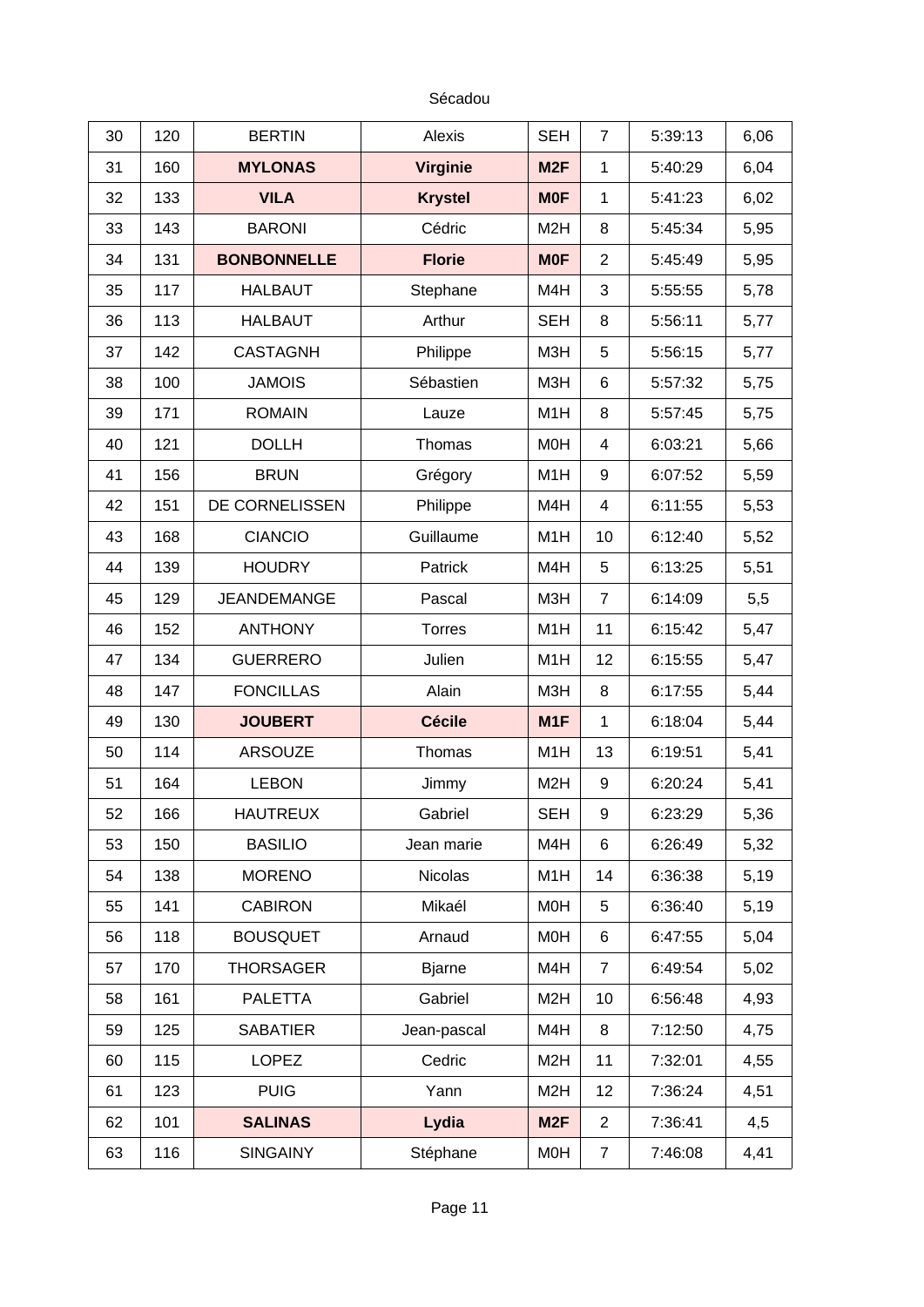Sécadou

| 25<br>∽<br>$-1$<br>$\sim$ $-$<br> |     |    |    |     |      |  |
|-----------------------------------|-----|----|----|-----|------|--|
| ◝–<br>.<br>, ب<br>. .<br>◡᠇       | 'n4 | ∸∪ | не | M3H | 7.50 |  |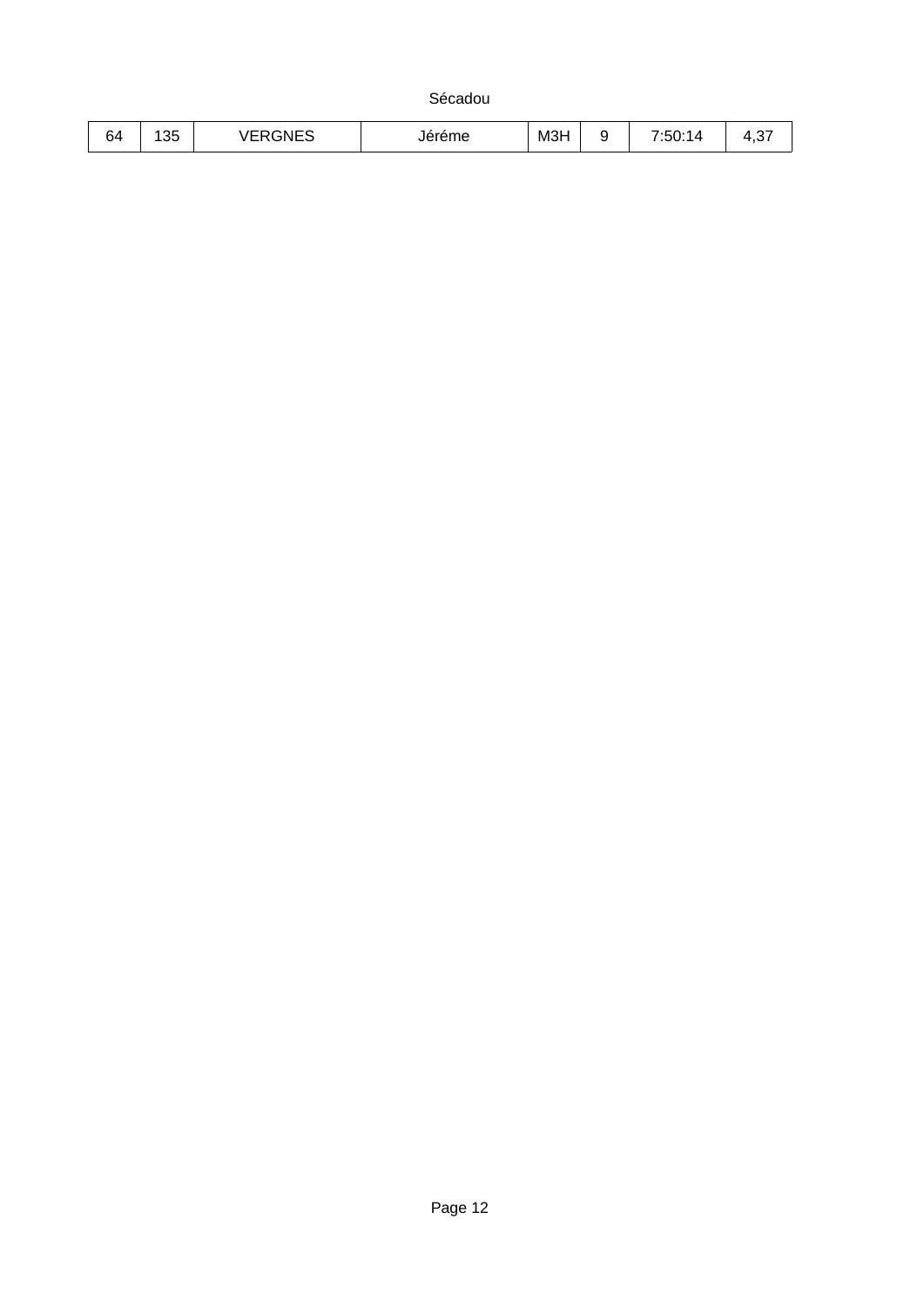Mons

### **Mons**

| Pos.           | Doss. | <b>Nom</b>       | Prénom         | Cat.             | Pos.                     | <b>Temps</b> | <b>Vitesse</b> |
|----------------|-------|------------------|----------------|------------------|--------------------------|--------------|----------------|
| $\mathbf{1}$   | 167   | <b>MARRE</b>     | <b>Nicolas</b> | M1H              | $\mathbf{1}$             | 2:57:54      | 9,37           |
| $\overline{c}$ | 102   | <b>PEREIRA</b>   | Arnaud         | <b>SEH</b>       | $\mathbf{1}$             | 2:59:34      | 9,28           |
| 3              | 107   | <b>GEA</b>       | Jérome         | M1H              | $\overline{c}$           | 3:03:20      | 9,09           |
| 4              | 148   | <b>AUFFRET</b>   | Alexandre      | M0H              | $\mathbf{1}$             | 3:09:50      | 8,78           |
| 5              | 145   | <b>AZZOPARDI</b> | Laurent        | M1H              | 3                        | 3:11:30      | 8,7            |
| 6              | 119   | <b>MAHO</b>      | Thomas         | <b>SEH</b>       | $\overline{c}$           | 3:12:52      | 8,64           |
| $\overline{7}$ | 165   | <b>DELSOL</b>    | Christophe     | M3H              | $\mathbf{1}$             | 3:15:31      | 8,53           |
| 8              | 154   | <b>CLEMENT</b>   | Kevin          | <b>SEH</b>       | 3                        | 3:18:05      | 8,41           |
| 9              | 122   | <b>MEYER</b>     | Mathieu        | <b>SEH</b>       | $\overline{\mathcal{A}}$ | 3:21:46      | 8,26           |
| 10             | 153   | <b>MOINEREAU</b> | Grégoire       | M <sub>2</sub> H | $\mathbf{1}$             | 3:24:25      | 8,15           |
| 11             | 109   | <b>CAMINADE</b>  | Pierre         | <b>MOH</b>       | $\overline{c}$           | 3:28:04      | 8,01           |
| 12             | 158   | <b>PORTA</b>     | Sébastien      | M1H              | $\overline{\mathcal{A}}$ | 3:38:52      | 7,62           |
| 13             | 103   | <b>LLAGONE</b>   | Pascal         | M4H              | $\mathbf{1}$             | 3:40:19      | 7,57           |
| 14             | 111   | <b>RUBIO</b>     | Romain         | <b>SEH</b>       | 5                        | 3:42:37      | 7,49           |
| 15             | 169   | <b>MOREIRA</b>   | Jose           | M4H              | $\overline{c}$           | 3:44:30      | 7,42           |
| 16             | 149   | <b>ROBERT</b>    | Wilfrid        | M3H              | $\overline{c}$           | 3:50:11      | 7,24           |
| 17             | 146   | <b>JOVILLAIN</b> | <b>Benoit</b>  | M <sub>2</sub> H | $\overline{c}$           | 3:53:33      | 7,14           |
| 18             | 106   | <b>PASQUIER</b>  | Sebastien      | M <sub>2</sub> H | 3                        | 3:54:06      | 7,12           |
| 19             | 124   | <b>MINSAT</b>    | Jeremy         | M1H              | 5                        | 3:54:42      | 7,1            |
| 20             | 108   | <b>PACE</b>      | Vincent        | M <sub>2</sub> H | $\overline{4}$           | 4:00:55      | 6,92           |
| 21             | 157   | <b>BIRON</b>     | Ludovic        | M3H              | 3                        | 4:03:39      | 6,84           |
| 22             | 120   | <b>BERTIN</b>    | Alexis         | <b>SEH</b>       | 6                        | 4:06:16      | 6,77           |
| 23             | 137   | <b>BEDRINES</b>  | Laurent        | M <sub>2</sub> H | 5                        | 4:06:50      | 6,75           |
| 24             | 162   | <b>LOPEZ</b>     | Stephan        | M3H              | $\overline{4}$           | 4:06:54      | 6,75           |
| 25             | 112   | <b>RICHE</b>     | David          | M1H              | 6                        | 4:07:10      | 6,74           |
| 26             | 110   | <b>ROJAS</b>     | Sébastien      | M1H              | 7                        | 4:07:12      | 6,74           |
| 27             | 136   | <b>ROCHE</b>     | Emmanuel       | M <sub>2</sub> H | 6                        | 4:07:41      | 6,73           |
| 28             | 144   | <b>LUSVARDI</b>  | Jeremy         | <b>MOH</b>       | 3                        | 4:07:57      | 6,72           |
| 29             | 140   | <b>DEGOUTE</b>   | Anthony        | M <sub>2</sub> H | $\overline{7}$           | 4:09:39      | 6,68           |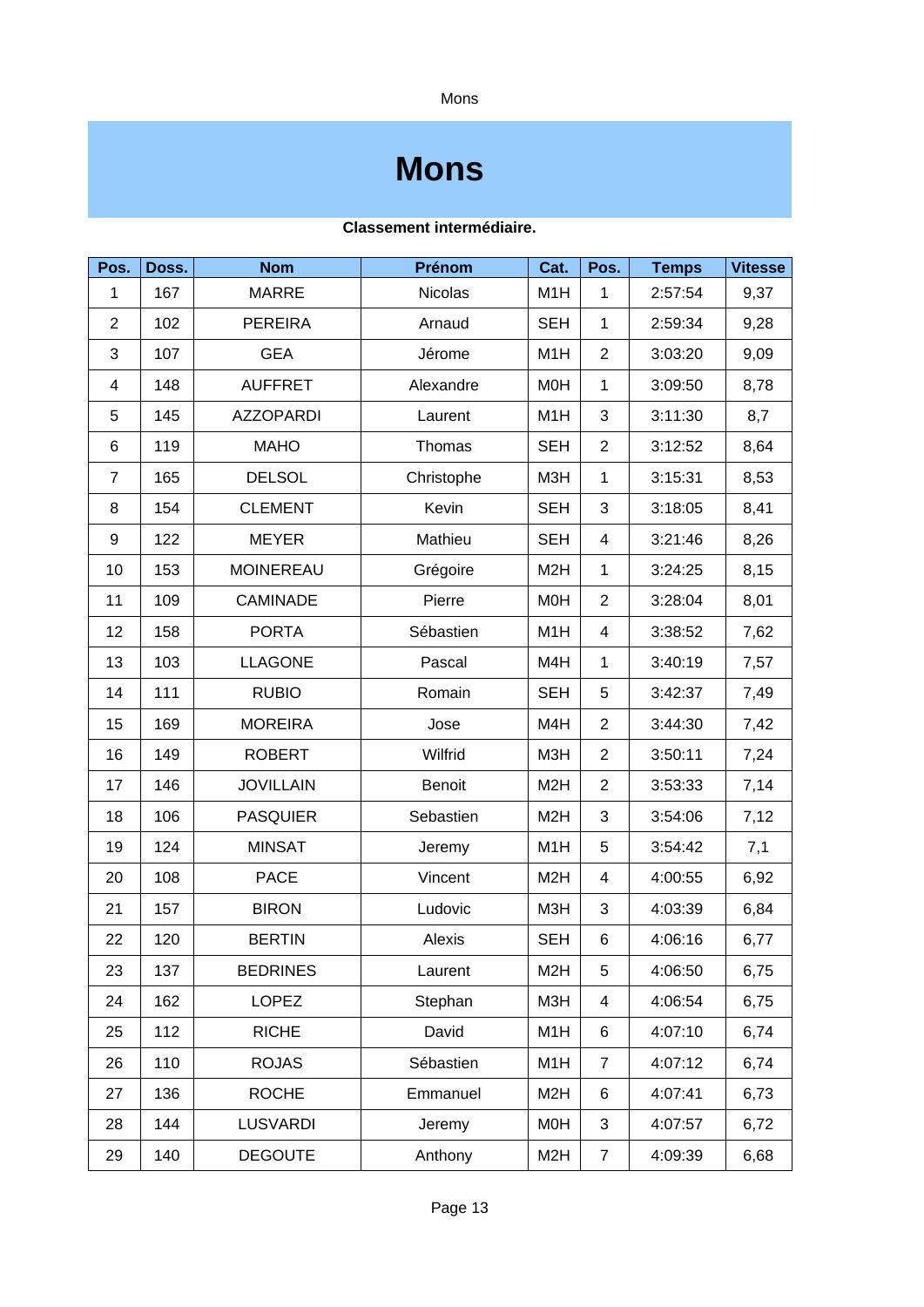### Mons

| 30 | 172 | <b>HENRY</b>       | Olivier         | <b>SEH</b>       | $\overline{7}$ | 4:12:15 | 6,61 |
|----|-----|--------------------|-----------------|------------------|----------------|---------|------|
| 31 | 133 | <b>VILA</b>        | <b>Krystel</b>  | <b>MOF</b>       | $\mathbf{1}$   | 4:13:47 | 6,57 |
| 32 | 155 | <b>RECKE</b>       | Hanno           | M1H              | 8              | 4:16:32 | 6,5  |
| 33 | 160 | <b>MYLONAS</b>     | <b>Virginie</b> | M <sub>2F</sub>  | $\mathbf{1}$   | 4:16:35 | 6,5  |
| 34 | 117 | <b>HALBAUT</b>     | Stephane        | M4H              | 3              | 4:16:37 | 6,5  |
| 35 | 113 | <b>HALBAUT</b>     | Arthur          | <b>SEH</b>       | 8              | 4:16:42 | 6,49 |
| 36 | 142 | <b>CASTAGNH</b>    | Philippe        | M3H              | 5              | 4:18:10 | 6,46 |
| 37 | 131 | <b>BONBONNELLE</b> | <b>Florie</b>   | <b>MOF</b>       | $\overline{c}$ | 4:18:46 | 6,44 |
| 38 | 105 | <b>LUTHRINGER</b>  | Olivier         | M <sub>2</sub> H | 8              | 4:23:03 | 6,34 |
| 39 | 143 | <b>BARONI</b>      | Cédric          | M <sub>2</sub> H | 9              | 4:23:08 | 6,33 |
| 40 | 100 | <b>JAMOIS</b>      | Sébastien       | M3H              | 6              | 4:23:40 | 6,32 |
| 41 | 121 | <b>DOLLH</b>       | Thomas          | <b>MOH</b>       | 4              | 4:23:45 | 6,32 |
| 42 | 168 | <b>CIANCIO</b>     | Guillaume       | M1H              | 9              | 4:27:20 | 6,23 |
| 43 | 129 | <b>JEANDEMANGE</b> | Pascal          | M3H              | $\overline{7}$ | 4:27:36 | 6,23 |
| 44 | 171 | <b>ROMAIN</b>      | Lauze           | M1H              | 10             | 4:29:17 | 6,19 |
| 45 | 139 | <b>HOUDRY</b>      | Patrick         | M4H              | 4              | 4:31:23 | 6,14 |
| 46 | 147 | <b>FONCILLAS</b>   | Alain           | M3H              | 8              | 4:33:44 | 6,09 |
| 47 | 156 | <b>BRUN</b>        | Grégory         | M1H              | 11             | 4:33:48 | 6,09 |
| 48 | 151 | DE CORNELISSEN     | Philippe        | M4H              | 5              | 4:33:54 | 6,09 |
| 49 | 164 | <b>LEBON</b>       | Jimmy           | M <sub>2</sub> H | 10             | 4:35:30 | 6,05 |
| 50 | 166 | <b>HAUTREUX</b>    | Gabriel         | <b>SEH</b>       | 9              | 4:35:33 | 6,05 |
| 51 | 130 | <b>JOUBERT</b>     | <b>Cécile</b>   | M1F              | $\mathbf{1}$   | 4:36:43 | 6,02 |
| 52 | 134 | <b>GUERRERO</b>    | Julien          | M1H              | 12             | 4:37:56 | 6    |
| 53 | 114 | ARSOUZE            | Thomas          | M1H              | 13             | 4:38:00 | 6    |
| 54 | 152 | <b>ANTHONY</b>     | Torres          | M1H              | 14             | 4:46:19 | 5,82 |
| 55 | 150 | <b>BASILIO</b>     | Jean marie      | M4H              | 6              | 4:47:23 | 5,8  |
| 56 | 163 | <b>BROUCKE</b>     | Frédéric        | M3H              | 9              | 4:51:14 | 5,72 |
| 57 | 141 | <b>CABIRON</b>     | Mikaél          | M <sub>O</sub> H | 5              | 4:58:03 | 5,59 |
| 58 | 138 | <b>MORENO</b>      | <b>Nicolas</b>  | M1H              | 15             | 4:58:09 | 5,59 |
| 59 | 170 | <b>THORSAGER</b>   | <b>Bjarne</b>   | M4H              | $\overline{7}$ | 4:59:47 | 5,56 |
| 60 | 161 | <b>PALETTA</b>     | Gabriel         | M <sub>2</sub> H | 11             | 4:59:57 | 5,56 |
| 61 | 118 | <b>BOUSQUET</b>    | Arnaud          | <b>MOH</b>       | 6              | 5:00:17 | 5,55 |
| 62 | 115 | LOPEZ              | Cedric          | M <sub>2</sub> H | 12             | 5:16:12 | 5,27 |
| 63 | 125 | <b>SABATIER</b>    | Jean-pascal     | M4H              | 8              | 5:18:16 | 5,24 |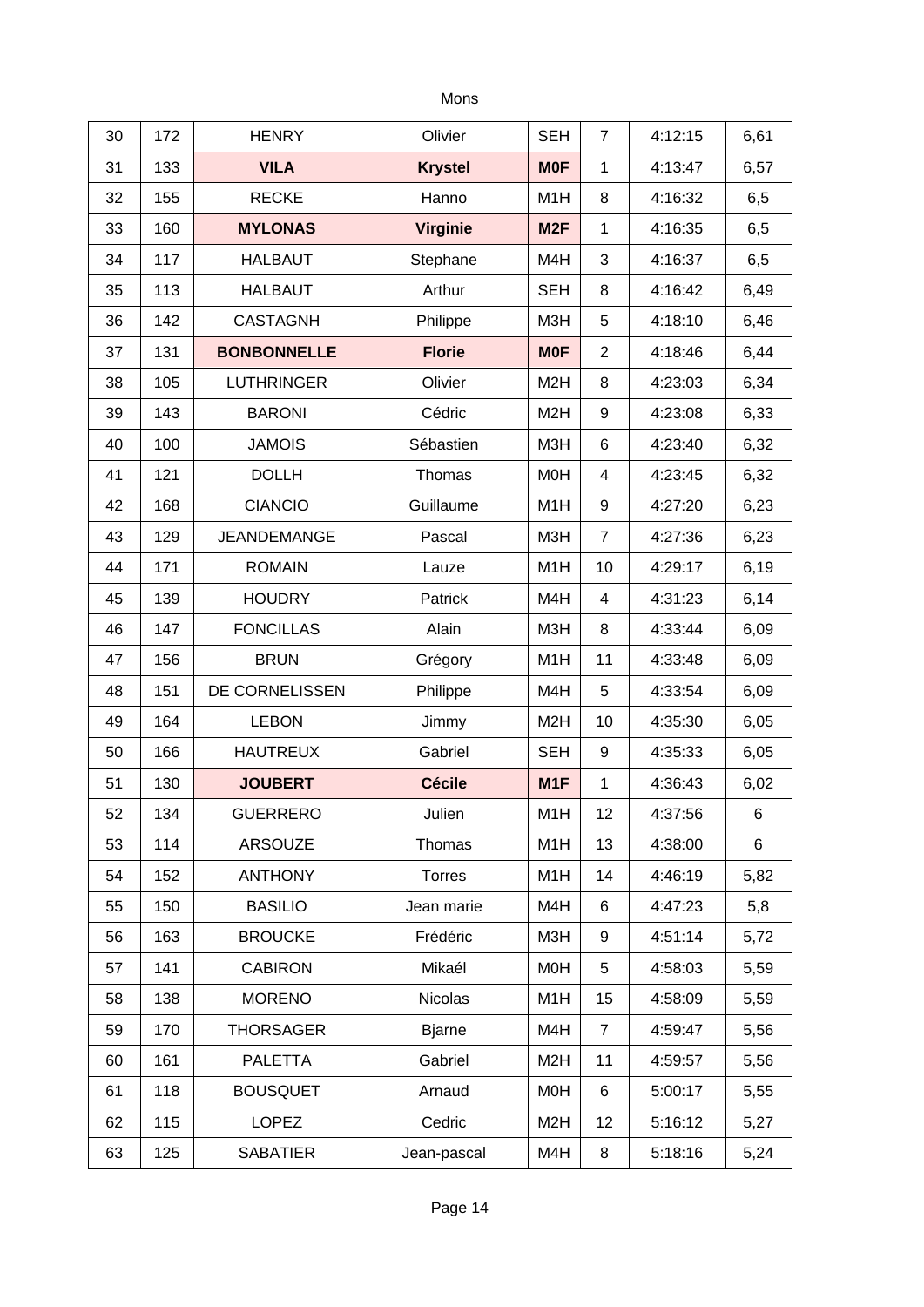Mons

| 64 | 135 | <b>VERGNES</b>  | Jéréme          | МЗН              | 10 | 5:33:44 | 4,99 |
|----|-----|-----------------|-----------------|------------------|----|---------|------|
| 65 | 123 | <b>PUIG</b>     | Yann            | M <sub>2</sub> H | 13 | 5:35:17 | 4,97 |
| 66 | 116 | <b>SINGAINY</b> | Stéphane        | <b>MOH</b>       | 7  | 5:36:45 | 4,95 |
| 67 | 101 | <b>SALINAS</b>  | Lydia           | M2F              | 2  | 5:37:04 | 4,94 |
| 68 | 132 | <b>RAVEL</b>    | <b>Christel</b> | M3F              | 1  | 6:01:52 | 4,61 |
| 69 | 159 | <b>SEVESTRE</b> | Jocelyn         | M1H              | 16 | 6:23:37 | 4,34 |
| 70 | 173 | <b>DECOMBE</b>  | Mathieu         | <b>MOH</b>       | 8  | 6:24:32 | 4,33 |
| 71 | 126 | <b>MENOU</b>    | Jéréme          | M2H              | 14 | 6:24:32 | 4,33 |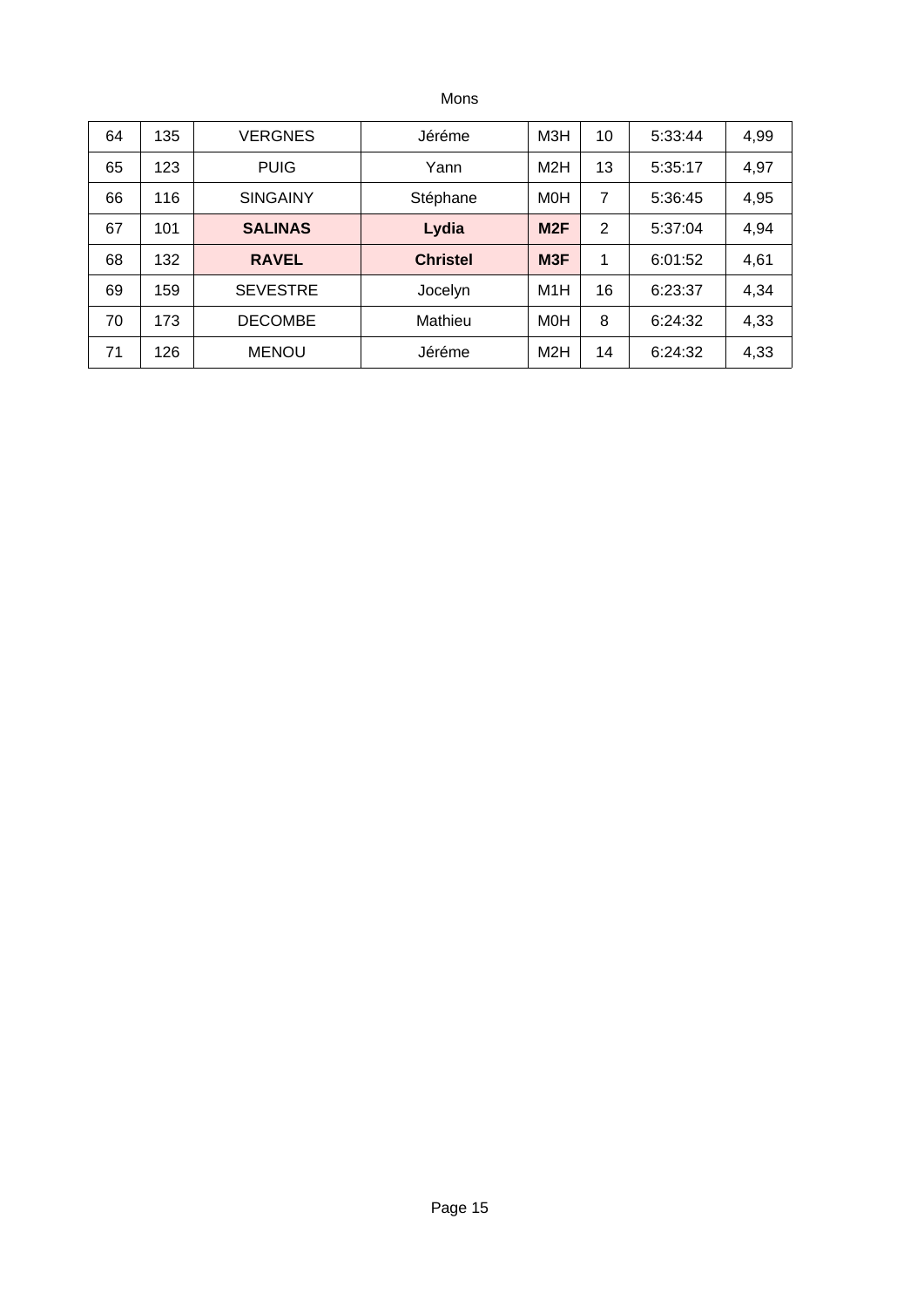Garlande Aller

# **Garlande Aller**

| Pos.           | Doss. | <b>Nom</b>        | Prénom         | Cat.             | Pos.           | <b>Temps</b> | <b>Vitesse</b> |
|----------------|-------|-------------------|----------------|------------------|----------------|--------------|----------------|
| $\mathbf{1}$   | 102   | <b>PEREIRA</b>    | Arnaud         | <b>SEH</b>       | $\mathbf{1}$   | 1:44:44      | 10,19          |
| $\overline{c}$ | 167   | <b>MARRE</b>      | <b>Nicolas</b> | M1H              | $\mathbf{1}$   | 1:44:56      | 10,17          |
| 3              | 107   | <b>GEA</b>        | Jérome         | M1H              | $\overline{2}$ | 1:46:26      | 10,03          |
| 4              | 145   | <b>AZZOPARDI</b>  | Laurent        | M1H              | 3              | 1:49:53      | 9,72           |
| 5              | 119   | <b>MAHO</b>       | Thomas         | <b>SEH</b>       | $\overline{2}$ | 1:51:44      | 9,55           |
| 6              | 148   | <b>AUFFRET</b>    | Alexandre      | M <sub>O</sub> H | $\mathbf{1}$   | 1:53:15      | 9,43           |
| 7              | 154   | <b>CLEMENT</b>    | Kevin          | <b>SEH</b>       | 3              | 1:53:54      | 9,37           |
| 8              | 165   | <b>DELSOL</b>     | Christophe     | M3H              | $\mathbf{1}$   | 1:56:50      | 9,14           |
| 9              | 122   | <b>MEYER</b>      | Mathieu        | <b>SEH</b>       | 4              | 1:57:17      | 9,1            |
| 10             | 153   | <b>MOINEREAU</b>  | Grégoire       | M <sub>2</sub> H | $\mathbf{1}$   | 2:00:06      | 8,89           |
| 11             | 109   | <b>CAMINADE</b>   | Pierre         | <b>MOH</b>       | $\overline{c}$ | 2:05:34      | 8,5            |
| 12             | 111   | <b>RUBIO</b>      | Romain         | <b>SEH</b>       | 5              | 2:05:44      | 8,49           |
| 13             | 103   | <b>LLAGONE</b>    | Pascal         | M4H              | $\mathbf{1}$   | 2:12:02      | 8,09           |
| 14             | 149   | <b>ROBERT</b>     | Wilfrid        | M3H              | $\overline{c}$ | 2:12:12      | 8,08           |
| 15             | 169   | <b>MOREIRA</b>    | Jose           | M4H              | $\overline{c}$ | 2:14:43      | 7,92           |
| 16             | 158   | <b>PORTA</b>      | Sébastien      | M1H              | $\overline{4}$ | 2:15:47      | 7,86           |
| 17             | 146   | <b>JOVILLAIN</b>  | <b>Benoit</b>  | M <sub>2</sub> H | $\overline{c}$ | 2:16:21      | 7,83           |
| 18             | 112   | <b>RICHE</b>      | David          | M1H              | 5              | 2:18:00      | 7,74           |
| 19             | 124   | <b>MINSAT</b>     | Jeremy         | M1H              | $\,6\,$        | 2:18:26      | 7,71           |
| 20             | 106   | <b>PASQUIER</b>   | Sebastien      | M <sub>2</sub> H | 3              | 2:19:23      | 7,66           |
| 21             | 137   | <b>BEDRINES</b>   | Laurent        | M <sub>2</sub> H | $\overline{4}$ | 2:19:33      | 7,65           |
| 22             | 105   | <b>LUTHRINGER</b> | Olivier        | M <sub>2</sub> H | 5              | 2:19:38      | 7,65           |
| 23             | 144   | <b>LUSVARDI</b>   | Jeremy         | M0H              | 3              | 2:21:40      | 7,54           |
| 24             | 140   | <b>DEGOUTE</b>    | Anthony        | M <sub>2</sub> H | 6              | 2:23:23      | 7,45           |
| 25             | 142   | <b>CASTAGNH</b>   | Philippe       | M3H              | 3              | 2:23:36      | 7,43           |
| 26             | 108   | <b>PACE</b>       | Vincent        | M <sub>2</sub> H | $\overline{7}$ | 2:23:40      | 7,43           |
| 27             | 162   | <b>LOPEZ</b>      | Stephan        | M3H              | $\overline{4}$ | 2:23:50      | 7,42           |
| 28             | 117   | <b>HALBAUT</b>    | Stephane       | M4H              | 3              | 2:25:03      | 7,36           |
| 29             | 120   | <b>BERTIN</b>     | Alexis         | <b>SEH</b>       | 6              | 2:25:09      | 7,35           |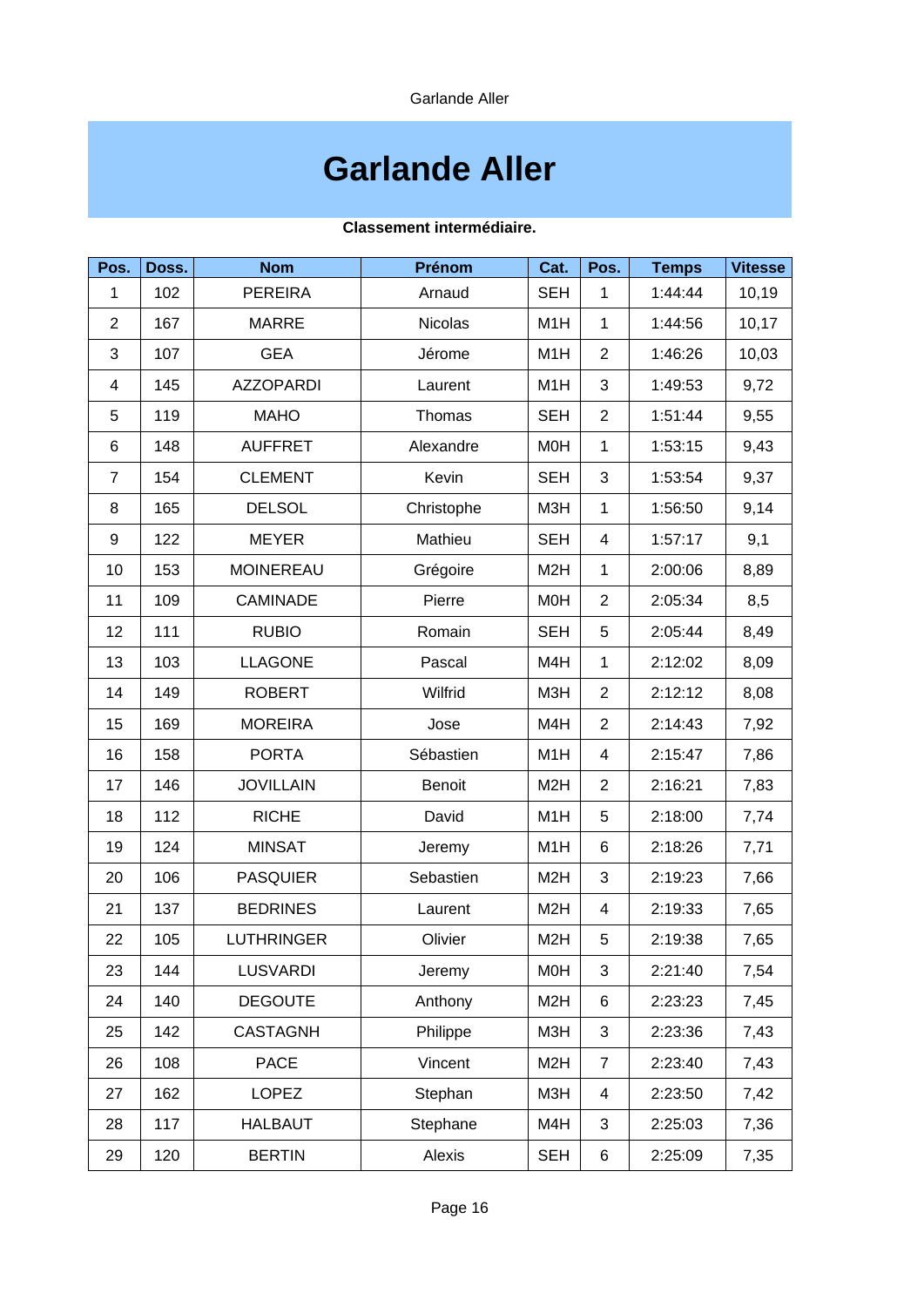Garlande Aller

| 30 | 113 | <b>HALBAUT</b>     | Arthur          | <b>SEH</b>       | $\overline{7}$  | 2:25:14 | 7,35           |
|----|-----|--------------------|-----------------|------------------|-----------------|---------|----------------|
| 31 | 172 | <b>HENRY</b>       | Olivier         | <b>SEH</b>       | 8               | 2:25:18 | 7,35           |
| 32 | 136 | <b>ROCHE</b>       | Emmanuel        | M <sub>2</sub> H | 8               | 2:25:24 | 7,34           |
| 33 | 131 | <b>BONBONNELLE</b> | <b>Florie</b>   | <b>MOF</b>       | $\mathbf{1}$    | 2:25:52 | 7,32           |
| 34 | 100 | <b>JAMOIS</b>      | Sébastien       | M3H              | 5               | 2:26:00 | 7,31           |
| 35 | 155 | <b>RECKE</b>       | Hanno           | M1H              | $\overline{7}$  | 2:26:05 | 7,31           |
| 36 | 157 | <b>BIRON</b>       | Ludovic         | M3H              | $6\phantom{1}6$ | 2:26:13 | 7,3            |
| 37 | 133 | <b>VILA</b>        | <b>Krystel</b>  | <b>MOF</b>       | $\overline{c}$  | 2:26:17 | 7,3            |
| 38 | 110 | <b>ROJAS</b>       | Sébastien       | M1H              | 8               | 2:26:38 | 7,28           |
| 39 | 164 | <b>LEBON</b>       | Jimmy           | M <sub>2</sub> H | 9               | 2:27:53 | 7,22           |
| 40 | 126 | <b>MENOU</b>       | Jéréme          | M <sub>2</sub> H | 10              | 2:29:11 | 7,16           |
| 41 | 160 | <b>MYLONAS</b>     | <b>Virginie</b> | M <sub>2F</sub>  | $\mathbf{1}$    | 2:30:23 | 7,1            |
| 42 | 147 | <b>FONCILLAS</b>   | Alain           | M3H              | $\overline{7}$  | 2:31:56 | 7,03           |
| 43 | 129 | <b>JEANDEMANGE</b> | Pascal          | M3H              | 8               | 2:32:31 | $\overline{7}$ |
| 44 | 134 | <b>GUERRERO</b>    | Julien          | M1H              | 9               | 2:33:42 | 6,95           |
| 45 | 166 | <b>HAUTREUX</b>    | Gabriel         | <b>SEH</b>       | 9               | 2:33:53 | 6,94           |
| 46 | 114 | ARSOUZE            | Thomas          | M1H              | 10              | 2:34:00 | 6,93           |
| 47 | 121 | <b>DOLLH</b>       | Thomas          | M <sub>O</sub> H | $\overline{4}$  | 2:34:01 | 6,93           |
| 48 | 143 | <b>BARONI</b>      | Cédric          | M <sub>2</sub> H | 11              | 2:35:38 | 6,86           |
| 49 | 156 | <b>BRUN</b>        | Grégory         | M1H              | 11              | 2:36:38 | 6,82           |
| 50 | 171 | <b>ROMAIN</b>      | Lauze           | M1H              | 12              | 2:37:18 | 6,79           |
| 51 | 139 | <b>HOUDRY</b>      | Patrick         | M4H              | $\overline{4}$  | 2:37:32 | 6,78           |
| 52 | 151 | DE CORNELISSEN     | Philippe        | M4H              | 5               | 2:38:14 | 6,75           |
| 53 | 130 | <b>JOUBERT</b>     | <b>Cécile</b>   | M1F              | $\mathbf{1}$    | 2:41:22 | 6,62           |
| 54 | 150 | <b>BASILIO</b>     | Jean marie      | M4H              | $\,6$           | 2:42:13 | 6,58           |
| 55 | 115 | LOPEZ              | Cedric          | M <sub>2</sub> H | 12              | 2:48:14 | 6,35           |
| 56 | 170 | <b>THORSAGER</b>   | <b>Bjarne</b>   | M4H              | $\overline{7}$  | 2:48:25 | 6,34           |
| 57 | 163 | <b>BROUCKE</b>     | Frédéric        | M3H              | 9               | 2:48:29 | 6,34           |
| 58 | 152 | <b>ANTHONY</b>     | Torres          | M1H              | 13              | 2:50:17 | 6,27           |
| 59 | 118 | <b>BOUSQUET</b>    | Arnaud          | M <sub>O</sub> H | 5               | 2:53:50 | 6,14           |
| 60 | 161 | <b>PALETTA</b>     | Gabriel         | M <sub>2</sub> H | 13              | 2:54:18 | 6,12           |
| 61 | 138 | <b>MORENO</b>      | <b>Nicolas</b>  | M1H              | 14              | 2:58:53 | 5,97           |
| 62 | 141 | <b>CABIRON</b>     | Mikaél          | M0H              | $6\phantom{1}$  | 2:58:55 | 5,97           |
| 63 | 125 | <b>SABATIER</b>    | Jean-pascal     | M4H              | 8               | 3:02:26 | 5,85           |